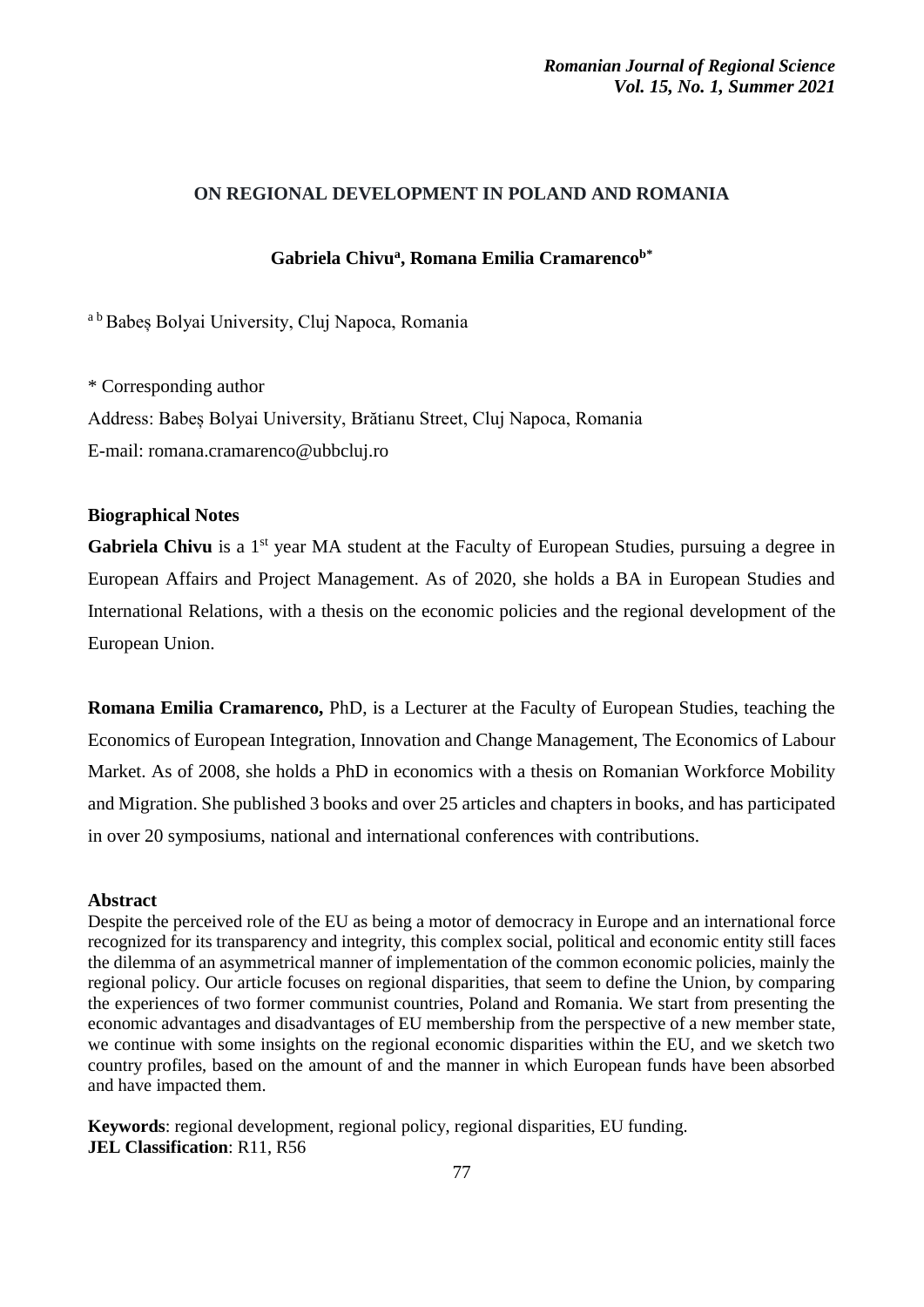### **1. On the costs and benefits of EU membership – the perspective of a NM<sup>1</sup>**

Despite all of the existing problems that have been slowly reducing people's trust in the Union and which gave the Euro-sceptics a platform to showcase their ideas and plans, a country's possible inclusion in the Union is still perceived by both the new members and the old ones as a great opportunity, for which all of the actors involved must cooperate closely towards a number of objectives whose completion would be beneficial for everyone. As Campos et al. (2014) revealed, EU membership and integration process contributed significantly to the NMs economic development, despite the heterogeneity across countries.

For CEE countries the strong centralisation process during the communist regime represented a serious burden for the regionalisation process. The fall of the Iron Curtain and the European integration process contributed decisively to this challenging process. On one side, there is a common belief among the citizens from the countries that try to gain accession to EU, especially among those from former communist countries, that their membership represents the ultimate step in the transition from communism or illiberalism to democracy and from a centralized or an unproductive economy to a market one (Doyle & Fidrmuc, 2006, p.524). The new member has a lot to gain from the new resources, both the economic (the European funds and the new markets that would open up to them) and the socio-political ones (knowledge transfer, technical assistance). As with EU membership, apart from the financial and political responsibilities that it bears, there comes a large number of advantages, as well as a variety of norms and regulations in matters such as environmental protection, quality standards and safety norms, if respected and implemented properly, might raise the quality of life. Among the economic advantages that draw in new candidate countries and that stand as incentives for the old ones, is the existence of the internal market. Such a market goes beyond a free trade area and a customs union, aiming to remove all obstacles that obstruct the free movement and create a market that functions as if all participants are one country. Since its creation it has helped the member states (MS) boost their economies, as it has provided them with access to the world's largest trading bloc. Thus,

"*the Single Market, though incomplete, has boosted trade flows within the EU through the elimination of trade tariffs and reduction in non-tariff barriers, and so raised output and domestic demand. The opening-up of domestic economies has also increased competition, reduced mark-ups and lowered prices. The combined impact of these two channels is found to have raised EU GDP by 8-9% on average in the long run*" (Veld, 2019, p.19).

<u>.</u>

 $<sup>1</sup>$  NM- new member state.</sup>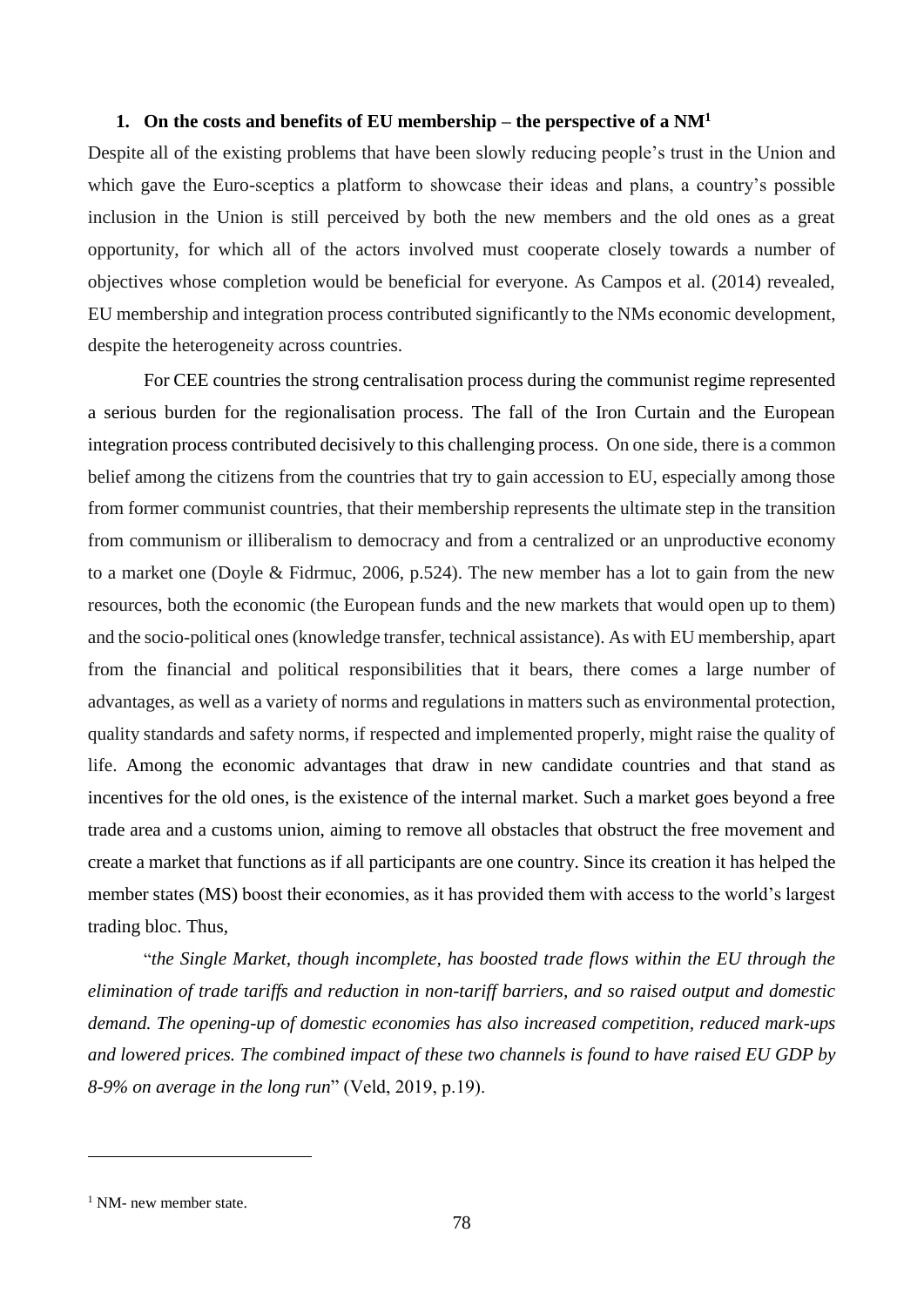On the other side, the existing members benefit mainly from having a new market to work with and access to labour force. Moreover, in some cases, the strategic geographic position of the new country, as well as its political affiliations on the international stage are also two other factors that must be taken into consideration, as they can provide the Union with the opportunity and the context to expand its power and to tackle new and old issues from a different stand (an example would be the membership of the 10 post-communist satellites in 2004 which allowed the Union to expand its structural and economic views onto a territory which used to be a propellant of opposite ideas; another example would be the EU accession of Romania and Bulgaria in 2007 which gave the Union access, among other things, to the Black Sea and to their strategic take on the issues in the area).

The problem is that, before becoming a full member, the candidate countries face a dilemma when negotiating their EU membership, as they, very often, are torn between 2 options of action: one, to push for membership as fast as possible without taking into consideration the fact that they might not be 100% prepared to take on all of its implications, hoping that once they gain the membership they will be able to speed up the needed reforms, and two, to postpone membership until they are actually ready to assume all of the obligations of the *acquis communautaire* and the complex responsibilities related to the European Single Market. (Svetlcic & Udovic, 2009, p.7).

No matter the choice, as regions differ in their underlying economic structure, since some are predominantly oriented towards primary and others towards secondary or tertiary sector, it might be expected that the regional repercussions of accession will be uneven and that economic division will appear. The reduction of this economic disparities is a target that has been made explicit in a number of the treaties that lay out the European legal framework, especially in the latest one, in the Treaty on the European Union (the Treaty of Lisbon, 2007) and an increasing part of the EU budget has been directed towards this objective (as 2021-2027 budget formula shows, the cohesion policy aims to support less developed regions to access financial support in a more flexible, simplified manner). A relevant review on the positive, negative as well as neutral impact of structural funds on regional convergence have been carried out by Kyriacou &Sagales (2012). The two choices mentioned above influence the level to which these repercussions and this division will affect the balance needed for the Union to function properly and the members' opportunity to develop equally. If a candidate country pushes for membership even though structurally it is not ready yet, this economic division will also lead to the creation of a socio-political one. The Euroscepticism that has gained a lot of momentum in the past few years, but which has been around ever since the Union was first created, has roots in this division because the economic disparities that seem to have been wrongfully tackled over the years by the European leaders have led to the creation of different societies in which the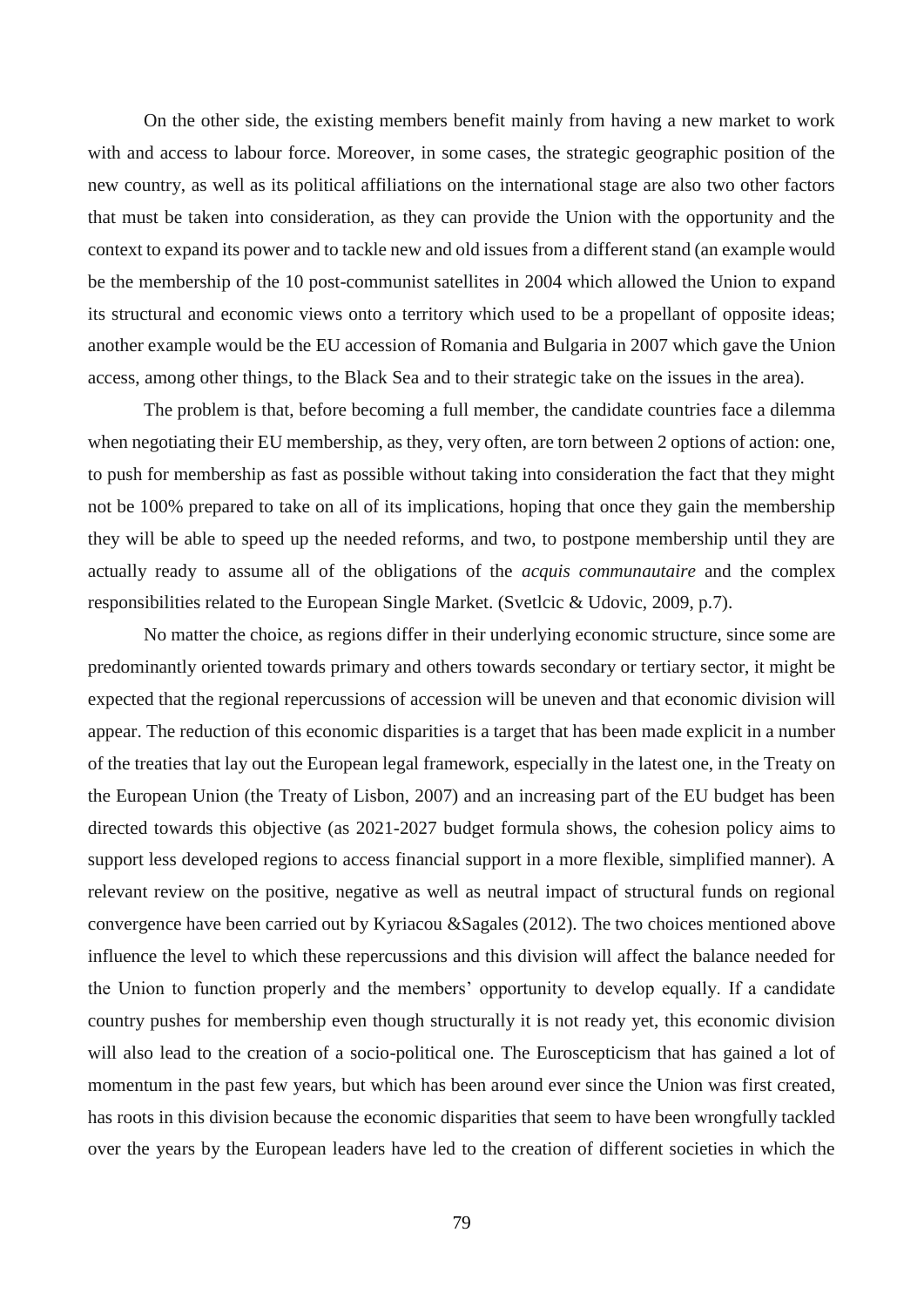citizens that are supposed to be equal have access to different technologies, opportunities, and living standards.

From the economic perspective, the main costs of the membership include, among others, expenses related to the adoption of all EU norms and standards by enterprises, that might threaten the domestic producers' market position, the reduced autonomy in countries' decision making process, the potential loss of highly skilled labour force (impact on the quality of medical services, educational services or R&D output), the total cost of industrial re-structuring towards innovation, the high cost for *hard* and *soft* infrastructure. At the same time, the benefits for entering the European Monetary Union (EMU) are mainly connected with the five Maastricht criteria (low interest rates, low inflation, stable monetary policy, stable exchange rate policy when we utilize one common monetary policy and one currency, strict budgetary policy – limited debt/GDP and deficit/ GDP ratios), while EMU participation is related with costs for improvement of legislature, costs of compliance with European principles, and costs for total modernization of the industrial potential (Bitzenis, 2006, p.21).

Nevertheless, we cannot ignore that the 2018 Spring Eurobarometer focused on Europeans' support for EU membership revealed that "two thirds of Europeans believe their country has benefited from being a member of the EU, the highest percentage since 1983 and an increase of three percentage points since the autumn (2018). In addition, 60% of Europeans consider EU membership a good thing"<sup>2</sup> . If we refer to Poland and Romania, these countries could be considered *European enthusiasts:* Eurobarometer surveys from 1995, 1997 and 2002 revealed that the support for EU was high in Romania, 85% and Poland, 76.2%. Still, in 2019, the support for EU decreased to 54% in Poland and 52% in Romania, according to the last Eurobarometer on this matter<sup>3</sup>.

#### **2. Regional disparities in the EU**

<u>.</u>

The issue of regional disparities is of high importance on the EU's political agenda and the public debate, and it benefited from the researchers' interest in the last decades.<sup>4</sup> The overall convergence, on the one hand, and persistent or even increasing spatial concentration/agglomeration, on the other hand, have been investigated as the most relevant processes meant to tackle the regional inequalities in Europe. In order to address these inequalities and to strengthen the social, economic and territorial

<sup>2</sup> More details on the Eurobarometer results are available here: https://www.europarl.europa.eu/news/en/headlines/euaffairs/20180522STO04020/eurobarometer-survey-highest-support-for-the-eu-in-35-years

<sup>3</sup> More on Eurobarometer, 2019, available at: https://www.euroskop.cz/gallery/106/31937-first\_results\_overall.pdf

<sup>4</sup> See the extended literature review carried out by Andreas et al. *- Regional Disparities in the European Union: Convergence and Agglomeration*, 2005.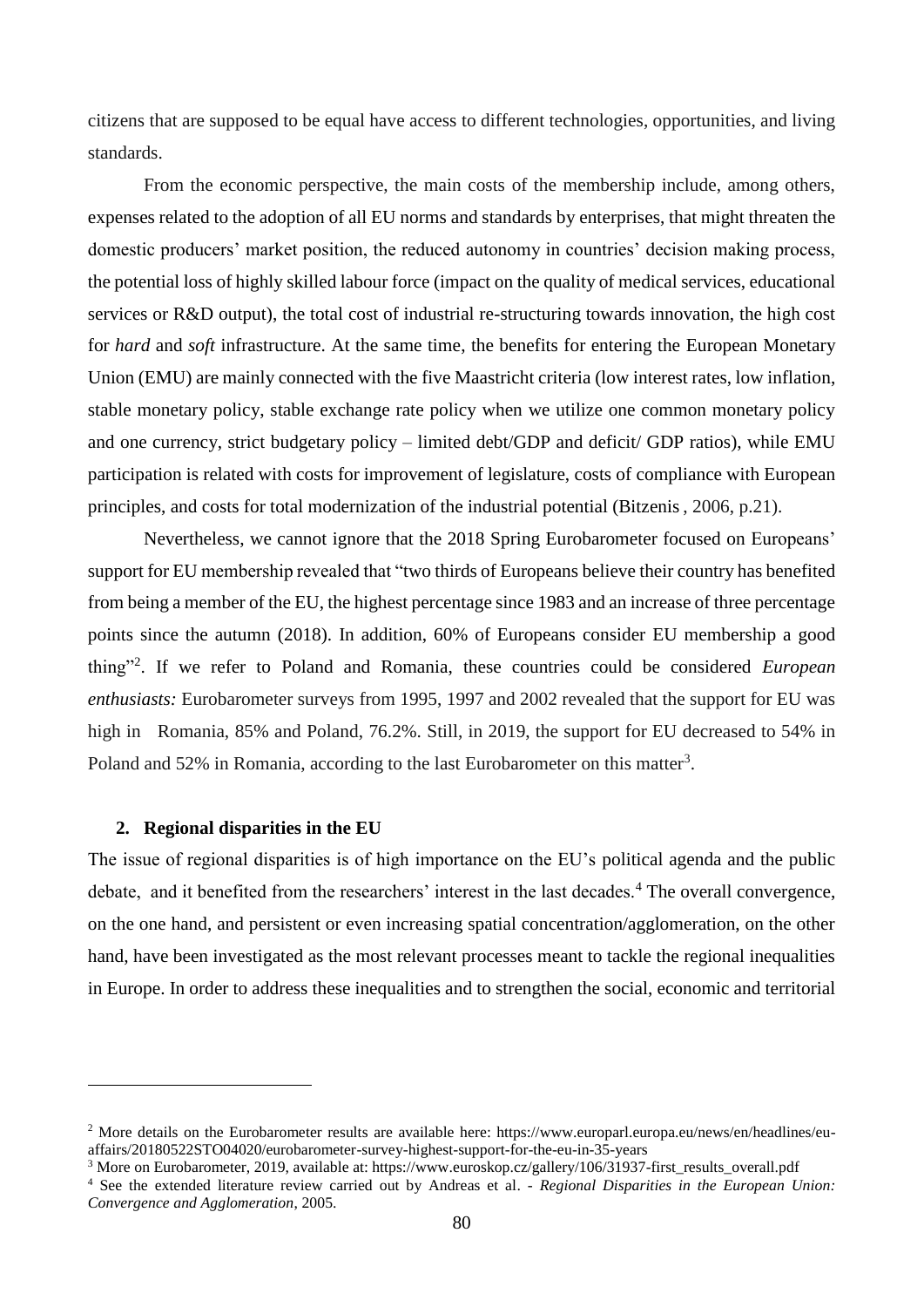development, the EU launched the cohesion policy, that targets, with no exception, all regions and cities in the European Union and it's an expression of solidarity between Member States.

While analysing the performance of EU states, it has been noticed that the disparities in per-capita income between the regions are decreasing. It seems that

"*the reduction of income disparities is a phenomenon between nations not between regions within the EU countries. National events, networks, institutions, infrastructures, policies and macroeconomic conditions determine the growth path of countries and their regions, even if there is considerable regional variation on this path. A major cause for that variation is the fact that urban areas keep, and in many cases even improve, their position at the top of the regional income hierarchy*". (Andreas et al., 2005, p.21).

Still, Böröcz (2012, p.119) argued that the economic success that the Union has managed to achieve in the past few decades and the economic growth that it has attained in its poorer countries will never be able to fully eliminate these economic disparities. For this, he invoked complex reasons such as the historical background, the neighbouring influences, the poor management of the policies or the natural evolution of the economy. Aggravated by various political contexts and alleviated by a series of good and innovative economic and political measures, these differences still persist and represent an incentive for Euroscepticism, deepening the division both between the East and the West and that between the regions of one country, and fracturing the consolidation of the 'European Identity'. In their analysis, Amandola et al. (2016) consider that the main reason for the persistence of regional disparities in Europe seems to be the structure and composition of labour markets, as well as localisation factors. The latter are also investigated by Török (2019), arguing that regions with urban centres benefiting from a better connectivity perform better in terms of catching up processes.

In order to better understand the persistence of the lagging behind phenomena in former communist countries', we consider the following question: Is the difficulty in addressing the economic disparities given mainly by already existing economic differences between the European states before accession?

Despite the economic and strategic potential that the Eastern Bloc countries had, there were several obstacles regarding their possible integration in the Western establishment. While the countries of the West continued to flourish economically, the Eastern states remained underdeveloped industrial nations that required serious investments and societal reforms in order to meet the Western standards and the EU accession criteria.

"*The EU did not initially seek to play a large and direct role in reshaping the region's postcommunist economies, and yet its commercial attractions were so large that it was very soon an active*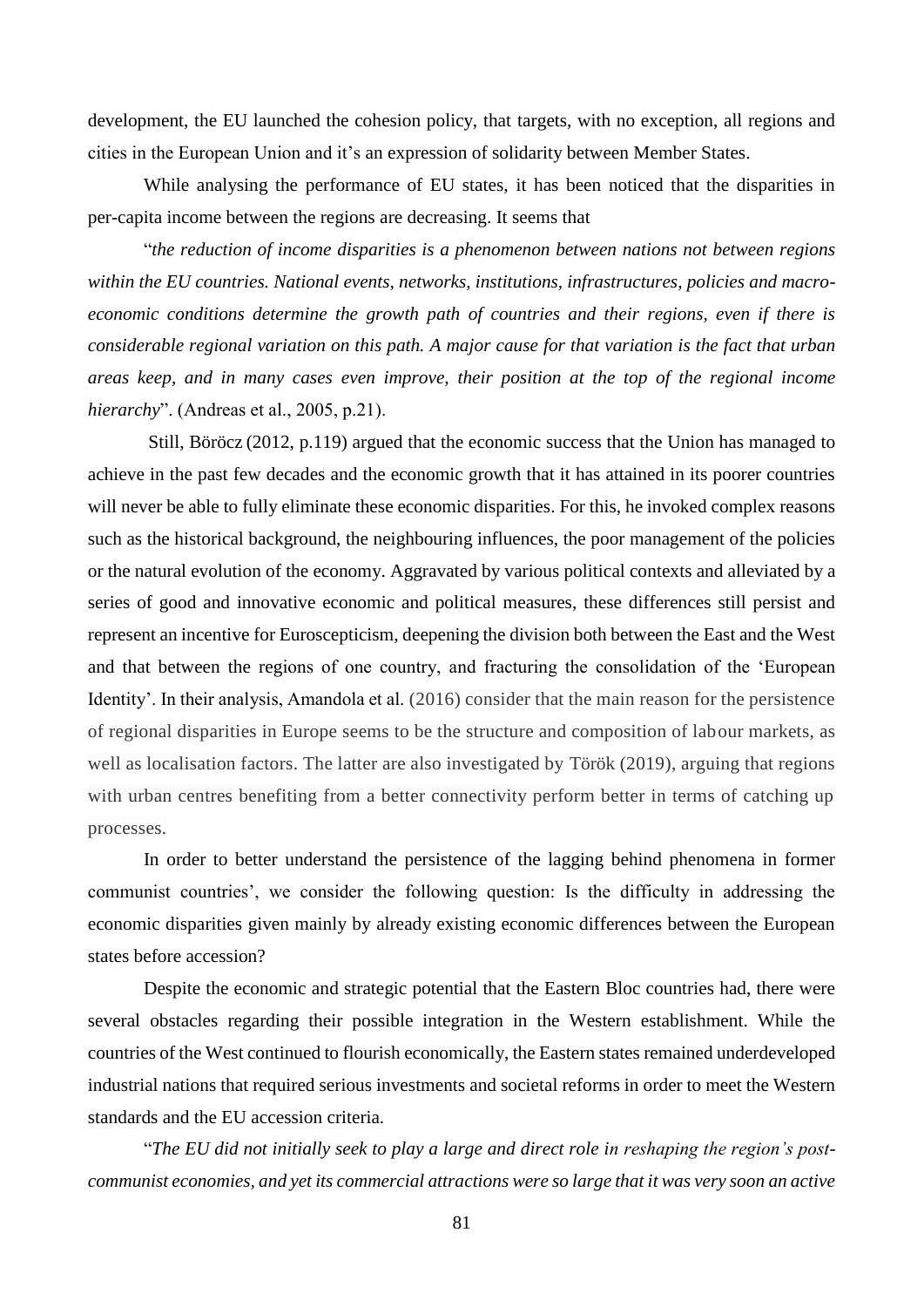*participant in discussions about a wide range of CEE countries reforms. This reshaping process was to come gradually, following the chapters of the acquis communautaire. Almost all of them included, at that time, and still do, provisions that touch on the economy as a whole, and around 2 thirds are directly concerned with economic particularities, such as trade policy, single market rules, agriculture, structural funds, competition policy, enterprise and industrial policy*. (Epsteing & Jacoby, 2015, pp.6-7)

Regardless the remarkable progress, some economists argue that although the EU membership enhanced the wealth of the Eastern states, it has not yet been proven wealth equalizing effect, as, while it has erased some power asymmetries and differences between the historically divided East and West, it has institutionalized others, including the economic sector, creating, once again, "a high degree of Eastern dependence on Western fortunes" (Epstein & Jacoby, 2015, p.2).

# **3. EU financial support for reducing regional inequalities**

The Structural and Investment Funds are the main financial instrument used in the implementation of EU's cohesion policy. They are meant to reduce the economic and social disparities between the regions of EU by promoting and financing projects and initiatives that support job creation, economic growth, an improved quality of life and sustainable development.

Funded directly from the EU budget, to which all member states contribute to, their aim is not to replace the regional and local investment policies adopted at the national level, but rather to supplement the funding schemes intended to enable the beneficiaries to set more ambitious, yet achievable, objectives for their reform programmes. They work on the basis of reimbursement of project cost, not by pre – financing project initiatives, and a project's eligibility depends on whether it first managed to secure matching funds from other sources, that can be either private or public and that come from the national, regional or local level.

Moreover, the eligibility for regional aid is also directly related to the countries' and regions' level of economic development. Transfers from the Structural Funds are handed out at the regional level and are mainly directed towards projects that build up the productive capacity of regions (SMEs development and infrastructure improvements). Eligibility for transfers from the Cohesion Fund in particular is also determined in accordance with the per capita income (countries that are below 90% of the EU average GDP qualify), but, in contrast with the rest of the Structural Funds, they are allocated at the national level and are mainly designated for large public investment projects. (Swinnen, 2003, p.3). These funds are jointly managed by the European institutions and the member states, each having a specific responsibility in the allocation and implementation processes.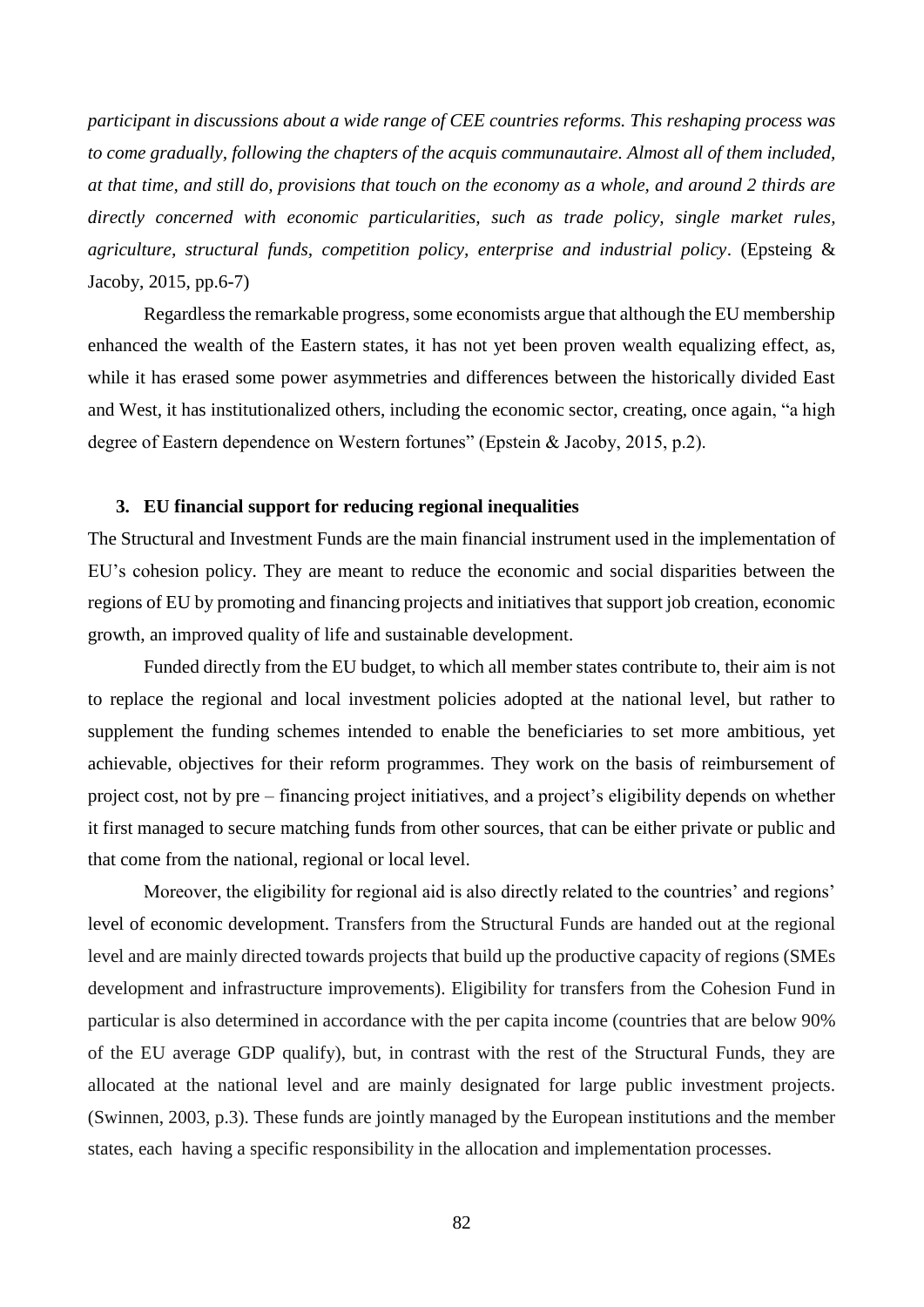At the European level, the European Commission is responsible for drafting the budget and for proposing regulations related to the spending of the funds, that are afterwards amended and voted upon by the European Parliament and the European Council. Once the framework is ready and agreed upon by all parties, the European Commission directly negotiates with the governments of the member states on their specific plans to spend the funds. The same institution, alongside the appointed national agencies, is also responsible for monitoring the implementation processes. In addition, the European Court of Auditors has the power to review the use of these funds in the member states and can audit any person or organisation handling these funds.

At the national level, "governments, in partnership with other stakeholders, such as regional and local government, are responsible for preparing the strategy that selects the priorities, instruments and performance indicators for the delivery of the EU Structural and Investment Funding programme in the country" (How to access EU Structural and Investment Funds: an ESN Guideline for public social services for 2014 – 2020, 2004. p.9*)*. This strategy is also negotiated with the European Commission in the form of Partnership Agreements at the start of each programming period. Each Partnership Agreement has an Operational Programme that contains action plans for how its strategic priorities will be implemented within the multi-annual financial period. These Operational Programmes can be regional as well as national, depending on the administrative structure of the country.

At national or regional level, managing authorities are appointed to administer the implementation of EU Structural and Investment Funds. They also publish calls for project proposals on the basis of the Operational Programmes, select the projects that are to receive EU co-funding and monitor their implementation, regularly reporting back to the European Commission. A certifying authority and an auditing one are also appointed by Member States to monitor whether the project applications comply with EU regulations. This lengthy and complex procedure is meant to assure the proper handling of the funds and the avoidance of any fraudulent act.

The main objectives of the 2014-2020 multiannual financial programme were focused on enhanced support for job creation, access to education and training programmes, incentives for R&D activities in SMEs, environment protection initiatives or improved transportation networks. For 2021- 2027, the 5 main objectives refer to innovative and smart economic transformation, greener, lowcarbon Europe, a more connected Europe, a more social Europe, and a Europe closer to citizens.

In a study conducted in 2010, the authors examined the extent to which political considerations influence the allocation process. It was concluded that this influence does exist and it correlates with the 5 objectives of the cohesion policy. The same authors expressed that "*the left – wing government and the more EU – sceptical countries get more objective 3 and 4 and 5 funds, but*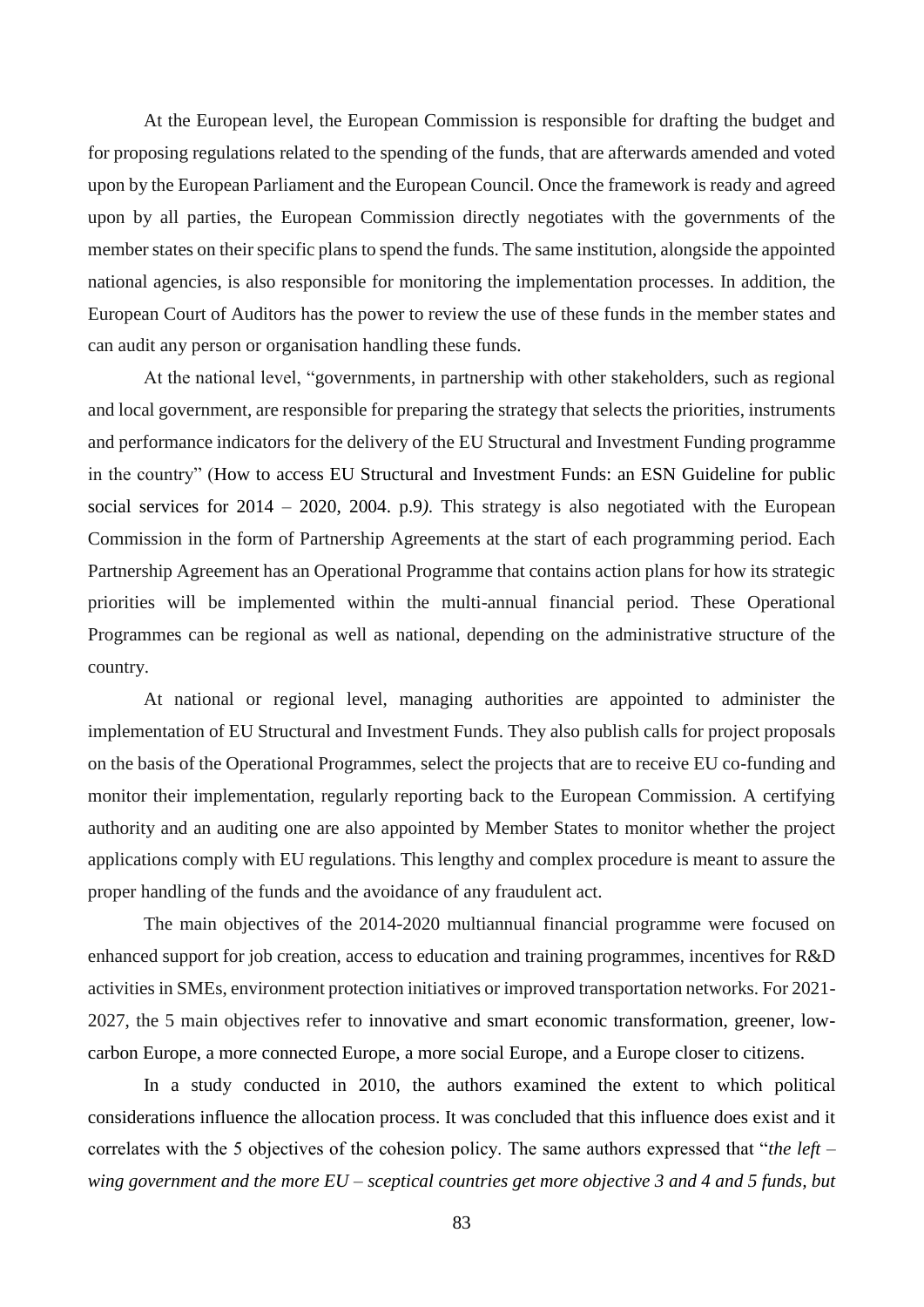*they get less aid through objective 2… More secure national governments get more objective 1 funding, while more secure regional governments tend to receive less funding through objectives 1, 3 and 4 and 5".* (Bouvet & Dall'erba, 2010, p.523).

# **4. The road to EU membership. A comparison a. The Polish experience**

The overwhelming level of popular support that the envisioned membership received from the Polish population (more exactly, according to the 1997 Eurobarometer, 8 years since the communist regime collapsed and 3 years since the country formally applied for EU membership, 63% of the population was in favour of the accession) was perceived at that time by academics as contradictory to one of Poland's most relevant traits, its concept of national identity and its citizens understanding of it, which, in comparison with other Eastern European countries, throughout its history and especially at the end of the 20<sup>th</sup> century was "a source for individual identity" and a "base of social organization" (Bokszanski, 2002, p.242).

Historically speaking, apart from the cultural similarity regarding the shared religious beliefs and practices, throughout the years, Poland perceived the West simply as a distant and cold neighbour, which, although powerful, was unworthy of compliance with aside from an economical point of view, as its internal societal and political organization seemed too idealistic and its foreign policy too self-centred and ambitious. Although it was subjected to western influences, as the Occidental countries sought out themselves to spread, by force or by will, their ideas and understanding of the society and of the state, these influences were balanced out, and sometimes even toppled, by their Eastern, and more specifically Russian, counterpart.

A little, yet quite muffled criticism initially came from the people that considered the West in general as over – regulated and the Union in particular as over – socialized and over – bureaucratic. Their political representatives, who argued that the most urging problems that the Union faced at that time, such as its unemployment rate or the common market inconsistences, were the result of too much regulation, were soon voted out by the enthusiastic, pro – EU population (an example would be one of the candidates in the 2000 presidential elections, Jan Lopuszanski, who received less than one percent of the votes mainly because the central element of his presidential campaign was the opposition of Poland's accession to the EU (Kochanowicz, 2001)- his slogan was *Europe – Yes, European Union – No* (Szczerbiak , 2012, p. 164)

As the country preceded with the accession negotiations, and as its economic and social restructuring as a condition for membership became a reality (as Poland's most important short – term tasks defined by the Council of the EU in 1998 were the development of the financial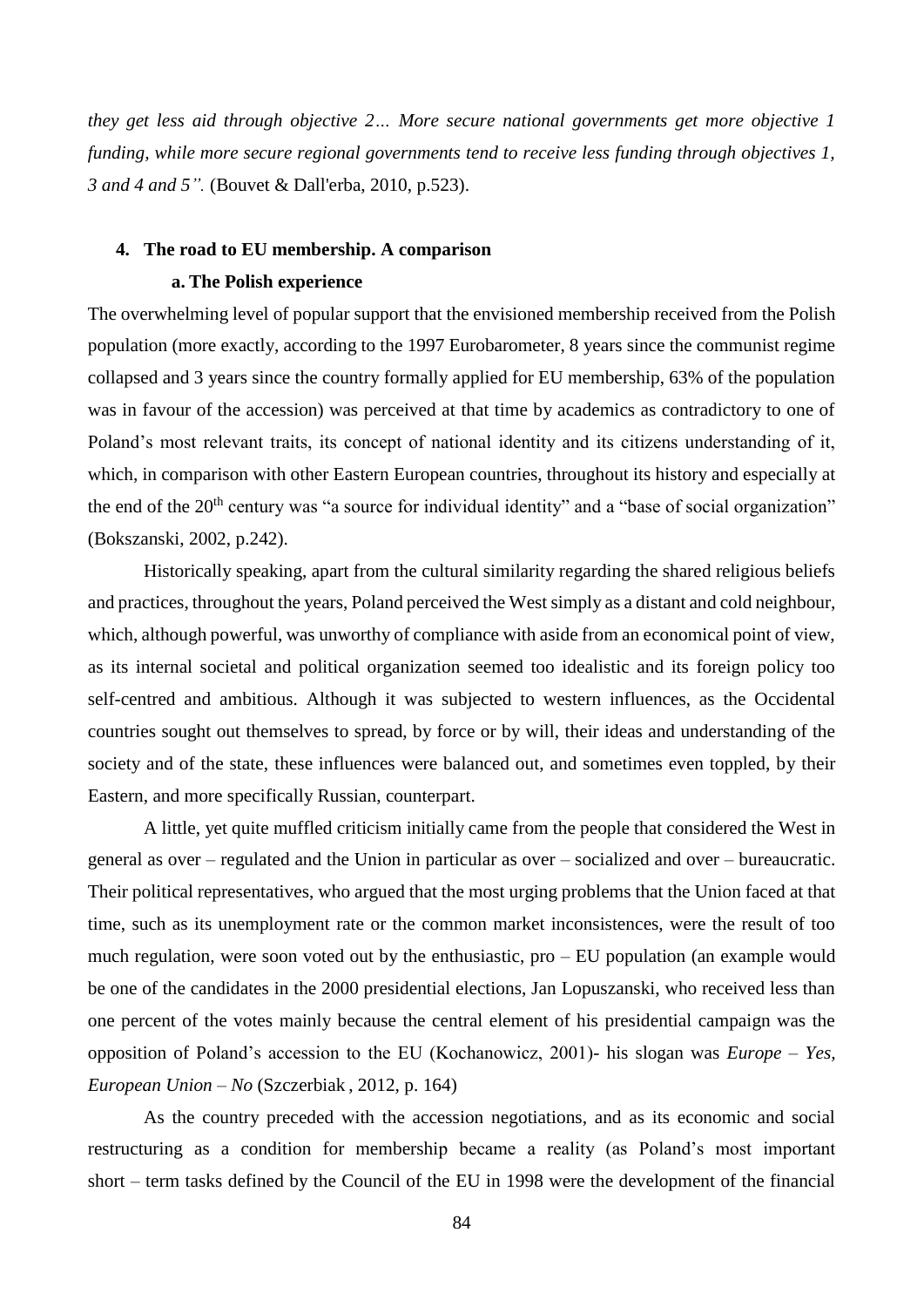sector, the acceleration of the privatization of state enterprises, the development and the implementation of a restructuring programme for the heavy industries, the increase and strengthening of the standardization and certification processes, the protection of intellectual property, the strengthening of the state assistance and of the public procurement, the creation of an effective system of border control and the implementation of programmes intended to develop the rural areas and to protect the environment a number of projects and programmes were launched in order to ensure the needed and requested progress in these areas – 'The National Programme for the Accession to the European Union', 'The National Strategy for Integration', 'The European Strategy of the Government of the Republic of Poland"(Tomaszewski, 2015, p.75) - and various institutions responsible with the implementation of the requirements of the acquis communautaire were also set  $up$  – the Committee of European Integration, also known as KIE in Poland, and its executive body, the Office of the Committee of European Integration, created in August 1996, was in charge of the coordination and the administration of the processes of acquisition and usage of the pre – accession funds; the Commission of the European Law and the European Legislation Committee, created in 2000, were responsible with the harmonization of the EU and the Polish legislation – ; overall, by the date of the accession, Poland adopted 322 adjustment bills and 802 executive acts (Tomaszewski , 2015) the public support incrementally decreased. Moreover, the fear that Poland would not be able to successfully cope with the accession process and that it would have to pay huge social costs, all while important sectors of its economy, such as the agriculture, the banking – sector, the state – owned heavy industry or the SMEs would be under the threat of the EU requirements has begun to enter the public debate. In April 1998, in a poll conducted by the Centre for Public Opinion Research, 30% of those interviewed cited the potential negative impact that the EU membership would have on the Polish economy as the most important reason why they were against Poland's accession to the EU (Wike et al, 2019), allowed the Eurosceptic discourse to gain momentum and to take the lead in the process of shaping Poland's EU membership.

Despite the 'tough' negotiations that followed this change in perception and in strategy, they seemed to have only created, both on the European level and on the national one, an impression that "Poland is negotiating with an enemy and that the EU membership is a regrettable necessity rather than something to be sought out positively"(Szczerbiak , 2001, p.113) and which were a prequel to the European integration model that Poland took on in the following years, and also despite the lack of trust that the West itself had in the true democratization of Poland ("from time to time it irritated foreign observers, who noticed a growing importance of populist and conservative Right, anti – Semitic incidents, a backward agriculture, the Church presence in politics, or the troubles caused by Polish criminal elements in Western countries" (Szczerbiak , 2001, p.114)- and in its capacity to be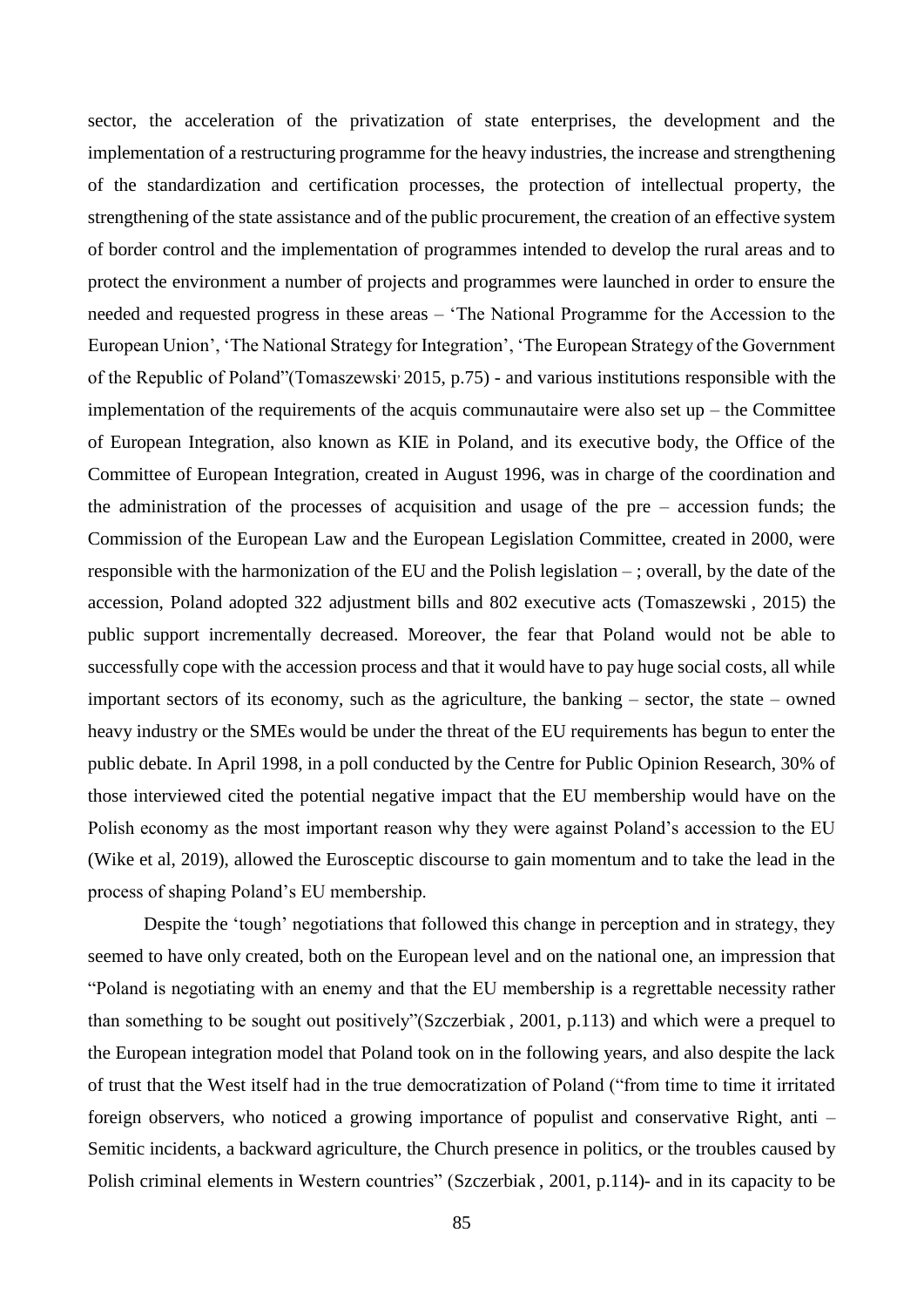fully integrated in the Union's core systems, in 2004, 10 years after it submitted its membership application and 6 years since the accession process started, Poland, alongside 9 other former Eastern satellites, officially joined the Union, having absorbed up until that point, from the pre – accession funds, firstly 1.75 billion euro between 1989 and 2000 (only 70% out of the total 2.5 billion euro that Poland received from the Union; 30% of the sum was withdraw by the EU due to the fact that they were used in ill – conceived and poorly executed Polish projects – OCHA Services) and secondly, 467 million euro between 2001 and 2004, money that financed projects related to the development of cross – border cooperation, the stimulation of SMEs the fight against structural unemployment, the preservation of the environment, the modernization of the farming sector and that of the justice and administrative ones. Thus, it transformed Poland's backward economy, sprouting an impressing economic growth, job creation, increased wages and a decline in the poverty rate, playing a decisive role in gaining 'the European Tiger' (*Poland: Europe's Economic Tiger', V4Report, 20 December, 2018*).

#### **b.The Romanian experience**

In the case of Romania, its historical ties with the Western countries have been critical in the creation and the consolidation of the current state, while the West played a decisive role as a 'protector', a 'safe net' or even as an 'insurer of fairness' (the union of the Romanian territories, the recognition of the national independence, the two WWs and their aftermath, etc.). This type of interaction led to a different dynamic than that between Poland and the West, one in which the inferior – superior narrative was preserved and even encouraged by both sides, not just by the West, as one (Romania), from a historical perspective, was not able to properly develop without the indirect help or the direct participation of the other (the West), and not necessarily because it was not politically allowed to do so.

Therefore, when the opportunity of a revitalized and renewed connection with the West, one different than the one experienced during Ceausescu's administration, came along after the fall of the communist regime in 1989, Romania, despite the internal turmoil caused by the sudden change in the political and economic systems, expressed a clear commitment to join international bodies (the Council of Europe, NATO and the European Union) and to emulate policies (Łapaj-Kucharska<sup>,</sup> 2019, p.65), officially applying for membership to EU only a few years later, in 1995, when a common position between all the major political forces was reached – the so-called Snagov Declaration- Aron, 2009, pp.43-54). In accordance with the monitoring reports of the European Commission, released before the start of the pre – accession period, the candidate countries were subjected to a compared analysis that measured their readiness to join the Union by 2004, an analysis based on the so called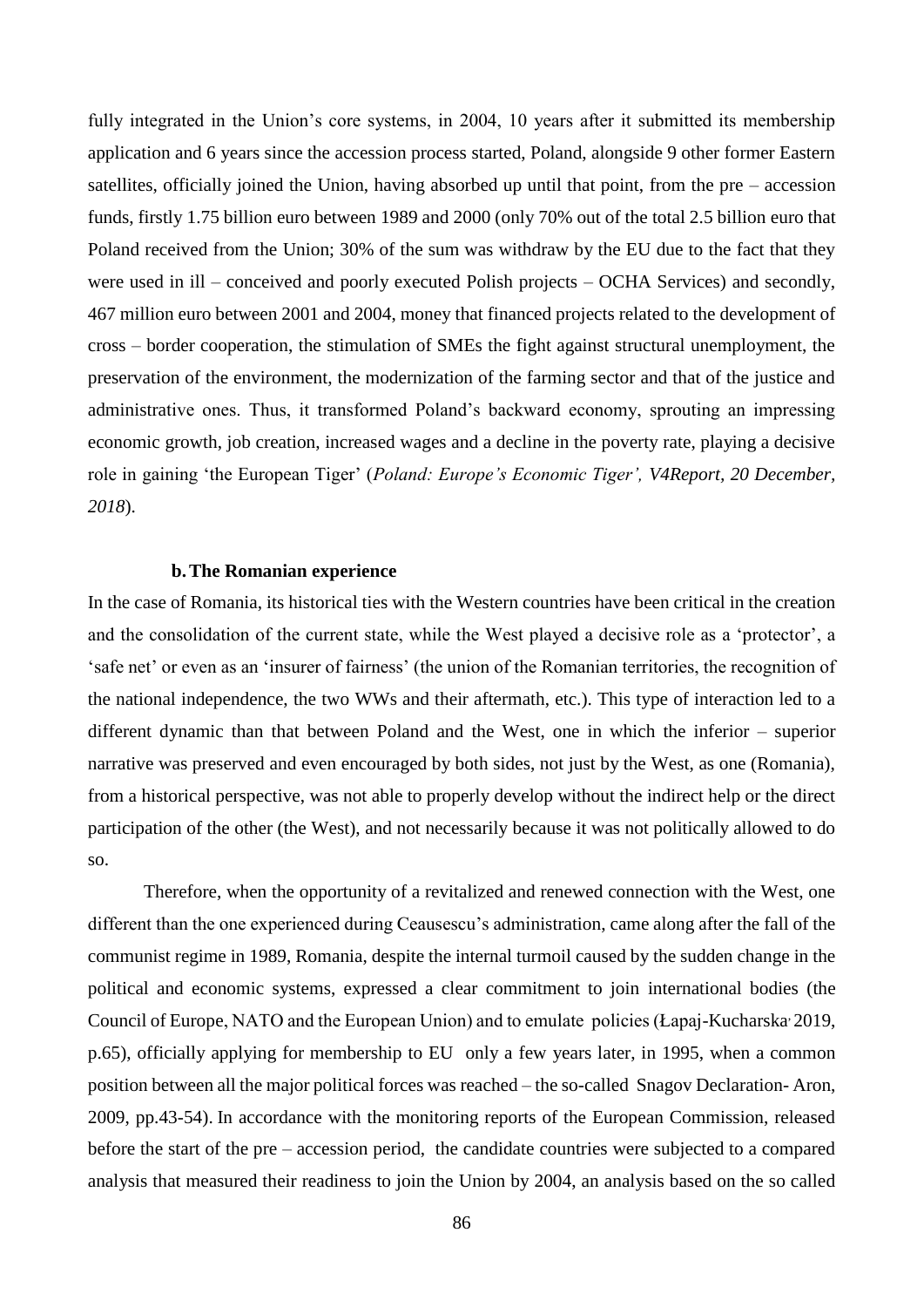Copenhagen criteria (stability of democratic institutions, functioning market economy and ability to take on the obligations of membership). The analysis was focused - a. on the basis of a problems that had to be solved before accession and b. aspects that might freeze the accession if left unsolved despite the preliminary positive decisions, summarized in a hierarchy of the candidates' scores presented in 1997 in the Luxembourg meeting of the Council of Europe, Romania ranked second to last due to its slow progress and transition to a democratic country and to a market economy (Cace et al.,2010, p.81), scoring 13 points out of 40 (the countries were evaluated not by their capacity at that specific time to be ready for integration, but in terms of their capacity to be ready in the beginning of 2004).

| Hungary            | 33 |
|--------------------|----|
| Poland             | 32 |
| The Czech Republic | 29 |
| Slovenia           | 25 |
| Estonia            | 24 |
| Slovakia           | 23 |
| Lithuania          | 19 |
| Latvia             | 18 |
| Romania            | 13 |
| Bulgaria           | 10 |

**Table 1**. Country scores in relation to the Copenhagen criteria

**Source:** The Council of Europe, 1997

One of the most concerning aspects that consolidated the idea that Romania will not be able to join the Union as fast as the rest of the former communist countries was the fact that, in spite of the financial aid that it had received from the Union in the form of pre-accession funds, by the spring of 1999, the country was facing its deepest economic crisis since the collapse of the communist regime. The effects of the crisis were vividly reflected in macroeconomic terms in the two consecutive years of falling gross domestic product (according to https://countryeconomy.com, the GDP reached a figure of 42,543 million dollars in 1998, increasing with only 6,899 million dollars in comparison to the previous year), industrial output and investments, as well as in the 'abnormally high' current account deficit of 1998 that reached an amount of 3 billion US dollars and which ultimately contributed to the run – down of the reserves of the National Bank of Romania (Light & Phinnemore, 2001, p.127). These factors, combined with various debt repayments in the first half of 1999, numerous problems in securing credits from the International Monetary Fund and the possibility of a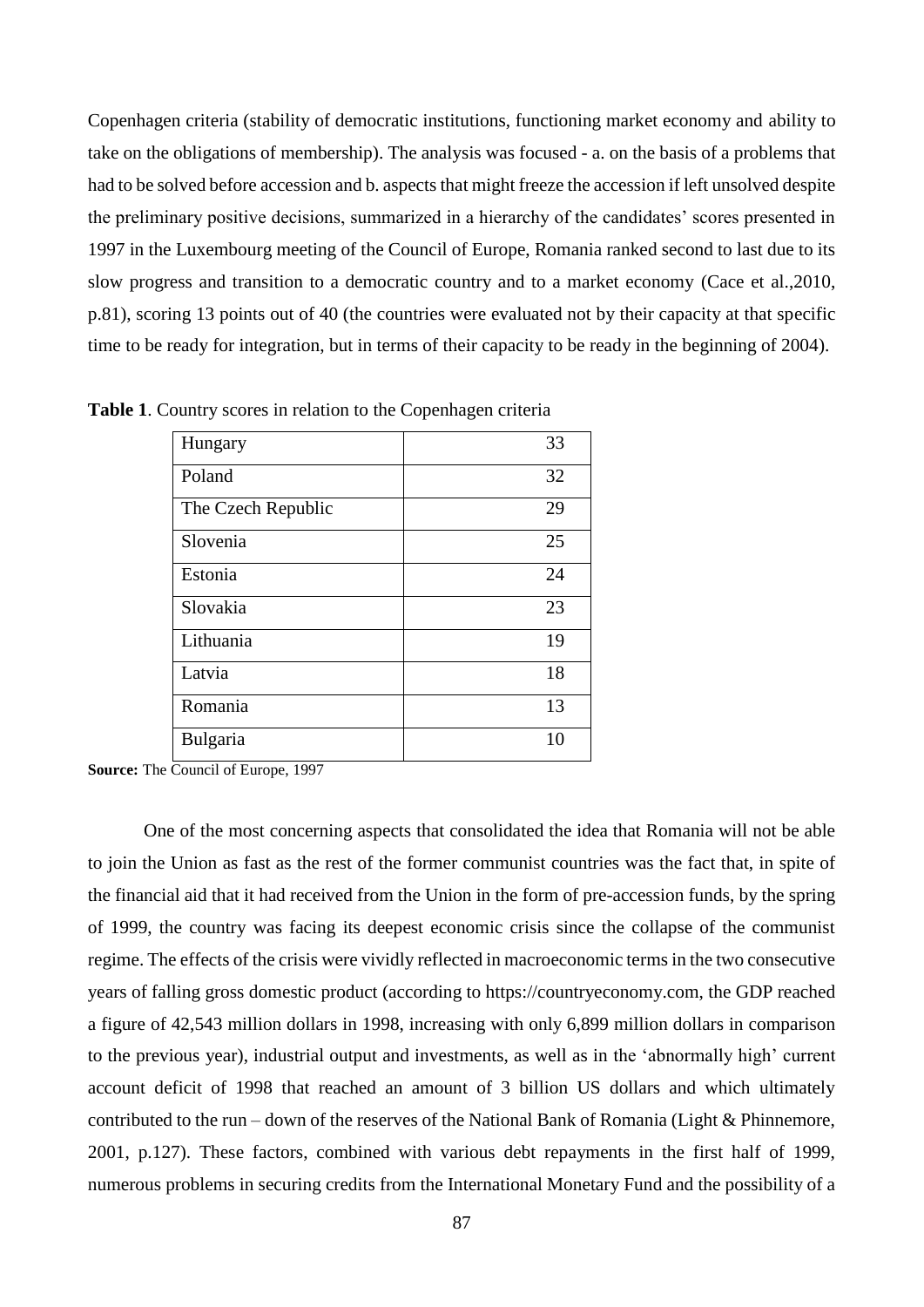default in the payment of foreign debt, cast light on some deep systemic problems that the Romanian economy had, emphasising its lack of ability and therefore, slow progress in adopting and implementing structural reforms. This issue was also both showcased and aggravated by the country's slow rate of privatization of the large and medium scale industrial enterprises and of restructuring of public utilities, in particular that of the energy sector.

Moreover, at the macroeconomic level, and not only, Romania was also facing one of the highest levels of poverty in Europe (for example, in comparison to Denmark, an European country whose share of population at risk of poverty reached only 5% between 1994 and 1997(EC, 2002, p.135), during the same period, 42% of the Romanian rural population were under the relative poverty threshold, their whole percentage in itself representing 67% of the poor share of general population (Stănescu & Dumitru, 2017, p.6) caused, among other reasons, by the subsidization of inefficient and unprofitable industries out of the state budget which contributed to the inability of the state to finance a properly – working welfare system, and by the high level of non – performing loans which complicated the control over the money supply and over the foreign exchange market.

In the following years, as the economy recovered a bit with the assistance of the Union (during the first part of the 2000s, the economy experienced a 50% growth in real GDP while the employment only increased by 10% - by 2003, the year in which the GDP returned to the level it had before the country started to transition from an authoritarian political regime and a controlled economy to a democratic state with a market led economy, millions of jobs were lost), the situation did not automatically improved dramatically. With less than 40% of the staff working with European pre – accession funds having practical experience in this domain (in accordance to a study made by the European Commission in 2002, only 30% of the Romanian staff responsible with the absorption of funds and holding a Master degree in the field had the required work experience in covering analysis, drafting strategies and quantifying objectives; such low numbers were reflected in the low absorption rate of pre – accession funds and, consequently, in the slow development of the country and of its economy(Stanescu&Dumitru,2017, p.4), the slow development, doubled by the loss of millions of jobs (by 2006, when the transitioning period was supposed to be officially over, there were 4.5 million people fewer in active employment than in 1990 when 8.1 million people were working; in terms of the qualitative side, in the early 2000s, 2/3 of the manufacturing jobs disappeared while the migration of young, working age people became the norm (Sandu, 2018), came as no surprise.

Despite all of these issues, in 2007, 14 years since it firstly openly expressed its wish to become a fully – fledged Eastern partner of the Western bodies and institutions, 12 years since it formally applied for accession and 3 years since it gained the NATO membership, Romania officially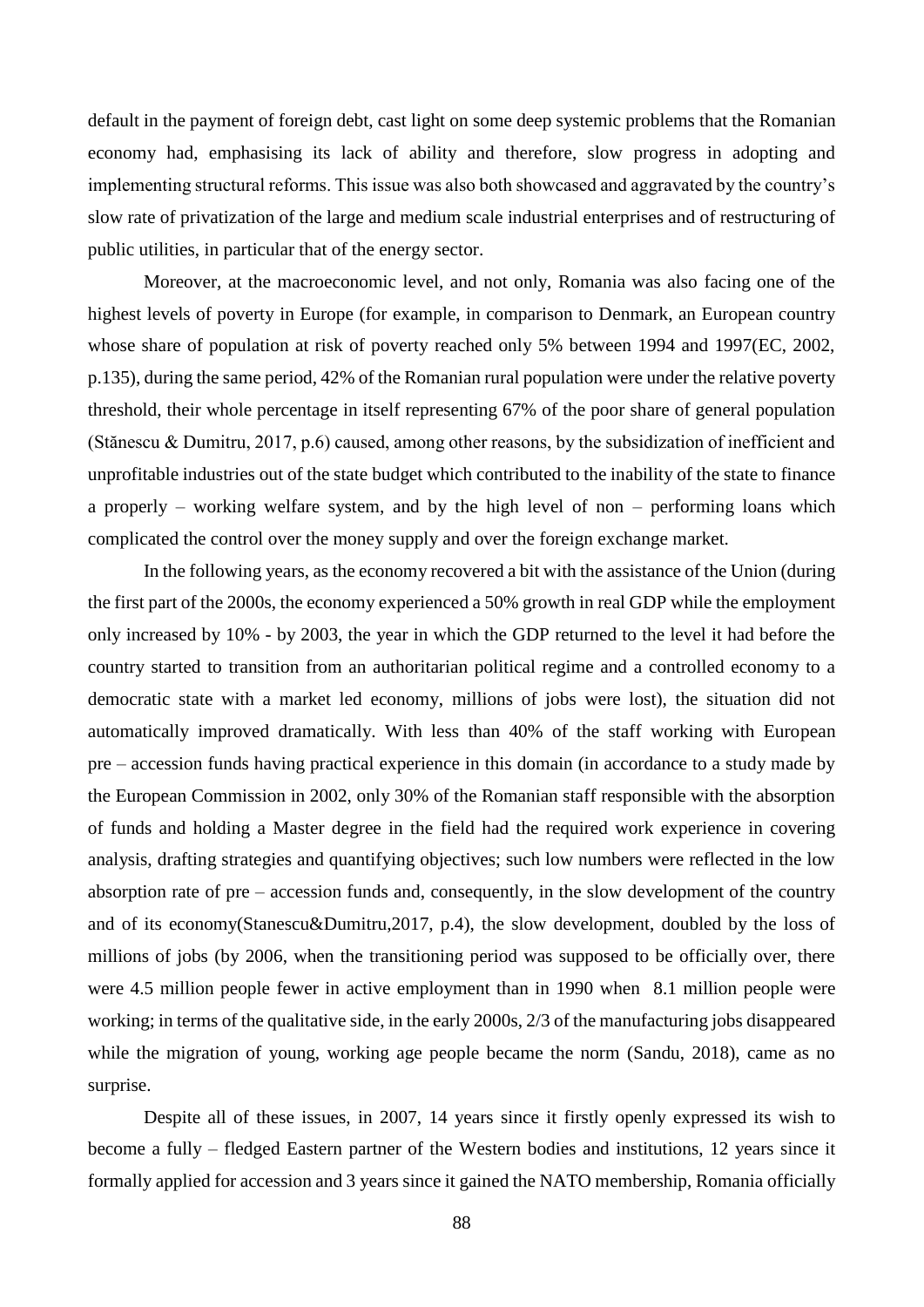became a member of the European Union, joining, alongside Bulgaria, the other 10 former Eastern European communist countries.

#### **5. Membership and regional development. Poland vs Romania**

After the completion of the accession process, in which the two countries made great use of the EU's financial instruments in order to boost their transition to functioning market economies, and in which they benefited from both knowledge transfer and technical assistance, Poland and Romania, now fully fledged members, were faced with a new challenge, that of the fostering of the socio-economic cohesion between them and their Western European counterparts through the planning and implementation of new national and regional strategies and contexts that would ensure favourable conditions for the absorption of new European funds and for their proper management.

In comparison to the past enlargement waves that were not perceived as so complex and risky, the ones in 2004 and 2007, offered the new comers a great opportunity to overcome the challenge mentioned above once the Union adopted a new financial programme for the period between 2007 and 2013, through which the whole Central and Eastern European region was allocated 50.6% of the total European budget for Structural and Cohesion funding, accounting for 174.6 billion euro (Țigănașu et al, 2018, p.2).

At the EU level, the aim of this particular financial framework was to meet three goals: (European Commission, 2007) *convergence* (81.8% of the budget), *employment and regional competitiveness* (15.8% of the budget), and *European territorial cooperation* (2.3% of the budget) – and, in order to provide as much help and assistance to the new member states and to make their process of accessing the money as efficient and fast as possible, 2007 was also the year when a complex system of very specific measures was adopted at all stages of the implementation of the cohesion policy (preparation, programming, implementation, monitoring and evaluation) specially for them, a system meant to fight against the various concerns that had arisen in relation to their absorption capacity considered to have been burdened by the major transformations that they had gone through (Țigănașu et al, 2014, p.164). In the end, despite these measures and despite the process of administrative reform that they have completed during the adoption of the acquis communautaire, the new members, with the exception of a few countries (Estonia, Latvia, Lithuania, Slovenia and Poland), registered a slow rate of absorption, lagging behind the older EU 15 member states, with an average rate of absorption of 33.1% in 2011(Țigănașu et al, 2018, p.2).

In terms of Romania's and Poland's performances during the 2007-2013 this financial framework, the difference was striking, showcasing the intricacies and the consequences of the two patterns observed and detailed in the previous pages. The former had the slowest rate of absorption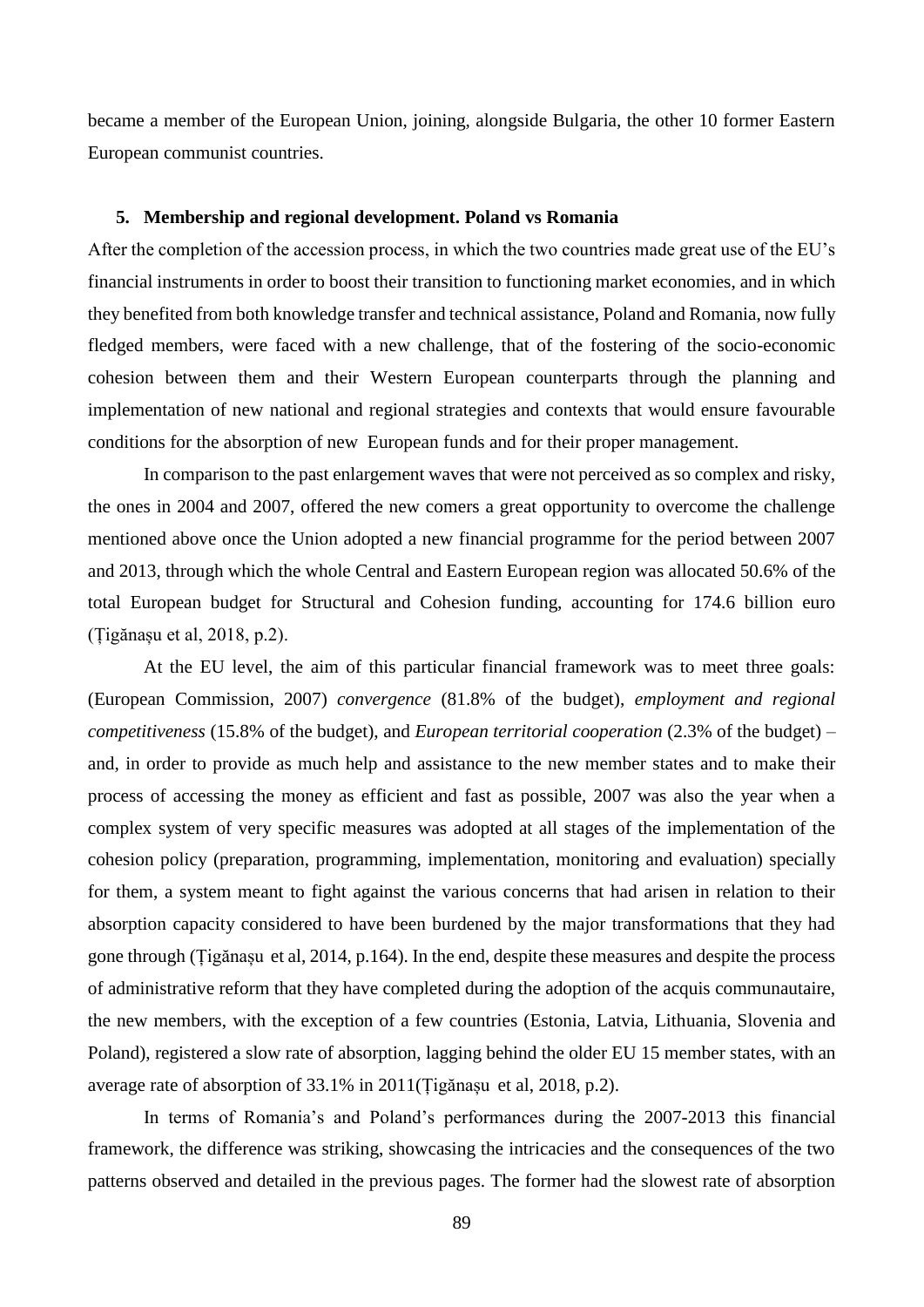among all the member states, new and old, both in 2011, when it managed to use only 16.9% of the funds, and in 2013, after two additional years of implementation by the  $n + 2$  rule (if the funding in question has not been spent by that date, the Commission can withdraw future budget allocations; automatic withdrawals are made if funding is not spent, or requests for payments are not made, by the end of the second year), when it registered a 70.9% rate (Țigănașu et al, 2018, p.2). while the latter was the best performing out of the Eastern and Central European countries, even getting closer to the EU 15, with an absorption rate of around 95% (Țigănașu et al, 2018, p.2)..

Poland's success was calculated in the 76.4 billion euro from the Cohesion Policy, 39 billion from the Agricultural Policy and 4.4 billion from under transfers that it has received between 2004 and 2014<sup>5</sup>, money that were used in the construction of "hundreds of kilometres of highways and express roads as well as youth sports facilities, modern sewerage systems, kindergartens and pre – schools"(Adekoya, 2014), while Romania's failure was showcased in the only 19.668 billion euro (12.661 billion euro as part of the Convergence objective, 6.552 billion through the Cohesion Fund and 0.4555 billion for the European Territorial Cooperation objective) that it has managed to attract ( Mosteanu &Ibraim, 2007, p.3).

Therefore, there must be several of lessons that Romania, and not only, could take from Poland's interaction with the EU. Aside from this positive outcome in relation to the country's ability to access EU funds, its economic development was also due to both the success of its external economic policy, measured in the massive growth of its export sector (while the pre-accession Association Agreement established a free trade area between Poland and the Community, it excluded agricultural products and food, two categories of goods which export increased significantly once the membership was officially gained; between 2004 and 2014, the Polish exports to the EU almost tripled, increasing from 48.4 billion euro to 125. 2 billion euro, amounting to 4.3% of the total intra – EU exports and making Poland the  $8<sup>th</sup>$  leading exporters in intra – EU trade (Eurostat); moreover, five years after its accession Poland recorded, for the first time, a surplus in trade exchange with other EU countries (Kolodziejczyk , 2016,p.13) and, in 2014, one in three – 32% - of Polish SMEs engaged in some sort of export activity (Ministry of Foreign Affairs 2014, pp.99-100) and in its substantial inflow of foreign direct investments (as a country's appeal increases with the EU membership, Poland accession to the EU, alongside its more than satisfactory economic results, has attracted foreign capital in substantial quantities, higher than the ones in other CEE countries during the period of the 2007 – 2014 European financial programme, top FDI inflows were recorded in 2007 and 2011, when

<u>.</u>

<sup>5</sup>Statistical data based on the Financial Transfers between the EU Budget and Poland available online at www.mf.gov.pl.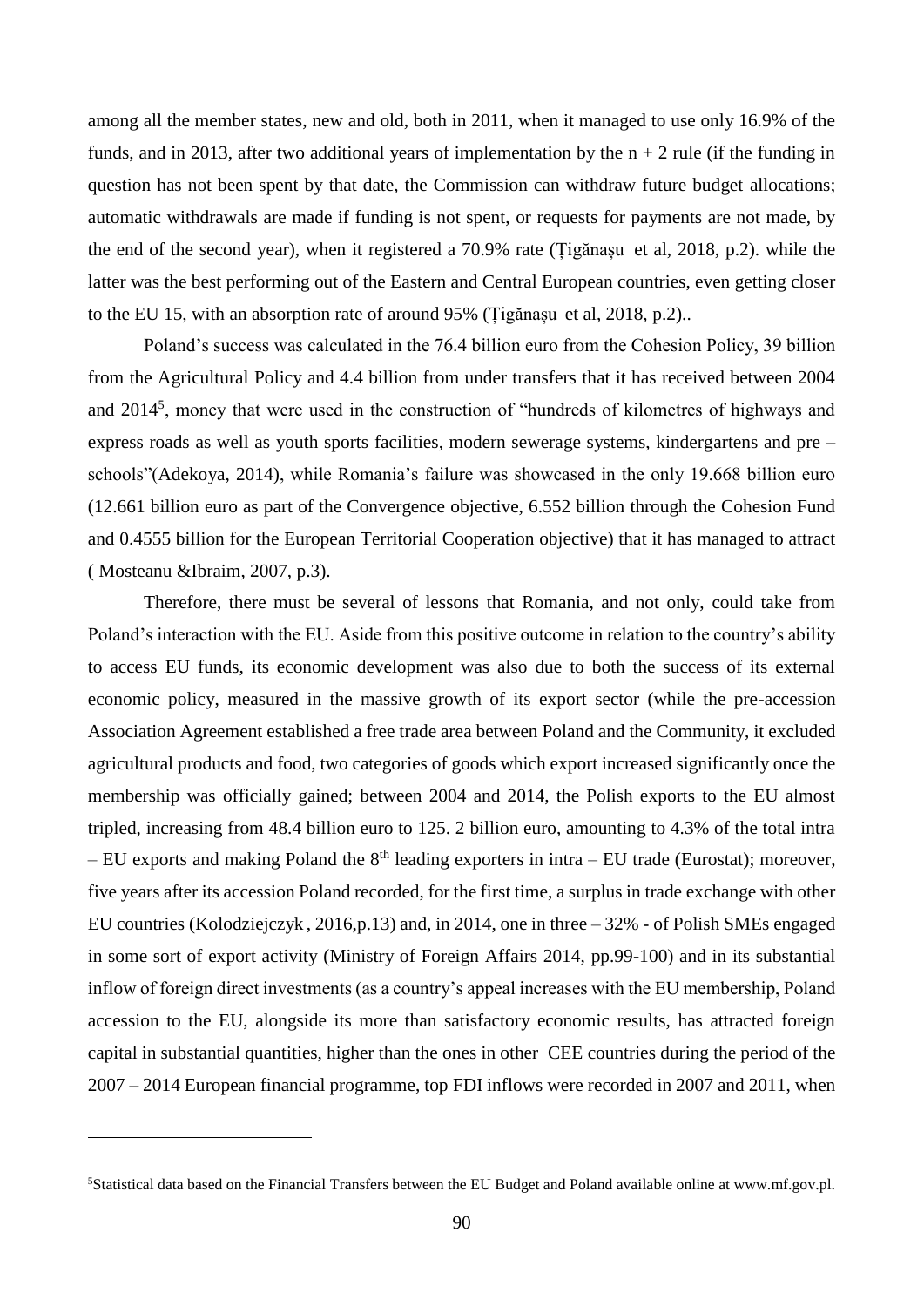the amount of foreign investments reached 17.2 billion and 14.8 billion euro respectively<sup>6</sup>), as well as to the increase of the domestic demand and productivity levels<sup>7</sup>.

| Year | Value         | Year | Value         |
|------|---------------|------|---------------|
|      | (EUR billion) |      | (EUR billion) |
| 2003 | 4.08          | 2009 | 9.34          |
| 2004 | 10.23         | 2010 | 10.50         |
| 2005 | 8.33          | 2011 | 14/89         |
| 2006 | 15.74         | 2012 | 4.76          |
| 2007 | 17.24         | 2013 | 2.20          |
| 2008 | 10.12         | 2014 | no data       |

**Table 2.** Net FDI Inflow to Poland between 2003 and 2013

**Source:** Response of the Undersecretary of State in the Ministry of Economy to interpellation no. 21594 on FDI inflow to Poland, available at www.orka2.sejm.gov.pl

**Table 3**. Funds received by Poland from the European Union (in EUR) in the first 10 years of membership (May 1, 2004 –December 31, 2014)

| Category                             | Amount        |
|--------------------------------------|---------------|
| Funds from the EU budget             | 109.6 billion |
| Polish contribution to the EU budget | 35 billion    |
| Funds returned to the EU             | 143 million   |
| <b>Balance</b>                       | 73.3 billion  |

**Source :** own compilation based on the data published by the Polish Ministry of Finance for 2004 – 2014; available at : <https://www.gov.pl/web/finanse>

In comparison, at the time of the accession and in the year that followed, the Romanian economy was somewhat on "a strong, but unsustainable growth path" (Goschin, 2014, p.169), as the crisis that hit at the end of 2008 was aggravated and prolonged by the country's economic imbalances and weaknesses (Goschin&Constantin, 2010, p.164).

Therefore, as its first years as a EU member were marked by the long-lasting effects of the economic crisis, the expected economic advantages and developments were not necessarily met. An

1

<sup>6</sup> Kolodziejczyk, Katarzyna, 'Poland in the European Union: Ten Years of Membership', *UNISCI Journal,* Number 40, Warsaw : University of Warsaw, 2016, page 14

<sup>7</sup> Ibidem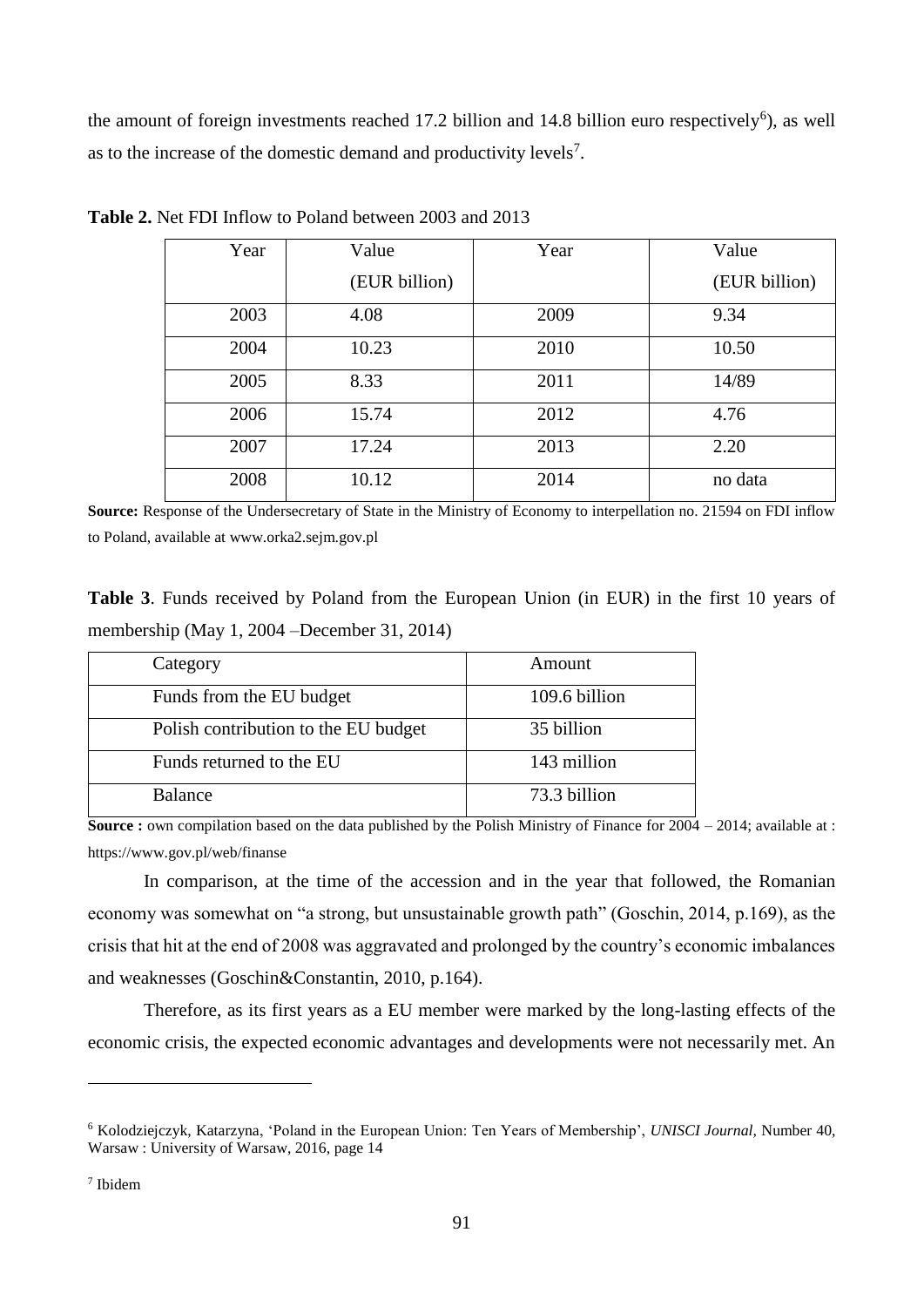example is represented by the FDI, which, in the case of Poland, played, as mentioned above, an important role in the balancing and consolidation of its economy. More exactly, in contrast to the expected innovation and growth that these investments usually bring, in Romania, "the industry high – tech FDI accounted for a very low percentage of the total and did not bring the sought – after technological advancement" (Zaman et al, 2011, p.34). Moreover, there was "a negative balance of trade for FDI – based enterprises over 2007 – 2010, an average ration of 1: 2 between reinvested and repatriated profits of those enterprises and an unsatisfying structure of FDI" (Goschin, 2014, p.170). Additionally, the regional disparities issue, interestingly enough, was not that much of a problem in Romania as it was in the Western countries, as it has entered the Union with a fairly "low level of regional disparities" (Goschin, 2014, p.170), but, in the years that followed the accession, this matter gained relevance as inequalities in terms of the overall development of a region, capacity to absorb EU funds and infrastructure have increased due to the fast development of the capital and of some major urban areas that benefited from more capital and human inflows. FDI are also considered a factor that deepened the regional inequalities, as were mainly concentrated in the already developed areas, such as the Bucharest – Ilfov region (Zaman et al, 2011, p.36).

In 2015, the absorption rate registered by Poland was impressive, 98.5%, compared with 70.9% in case of Romania. 4 years later, in 2019, Romania is still facing serious problems in terms of absorption of EU funds (only 24.34% for the regional programme in 2019, according to The Ministry of European Funds). For a more successful programming period, recommendations like: improving transparency, establishing performance criteria for consultancy firms, reducing the period of selection, contracting procedures and of evaluation, establishing the rules governing the access to Structural Funds and improving financial and management capacity, might improve the whole process.

### **6. Concluding remarks**

Despite the generosity of the regional policy's objectives, that were meant for sustainable development in all regions of Europe, the former communist countries that joined the club have approached and used in a different manner all the technical and financial support provided by EU.

Our analysis started from the economic advantages and disadvantages of EU membership from the perspective of a NM, continued with a focus on regional inequalities (the main research question "*Is the difficulty in addressing the economic disparities given mainly by already existing economic differences between the European states before accession?* is confirmed, and deepened in the last part of the article, that sketches two different models of integration, for Poland, respectively Romania. Despite the vast literature on the "Polish Miracle" and on the "lacklustre Romanian EU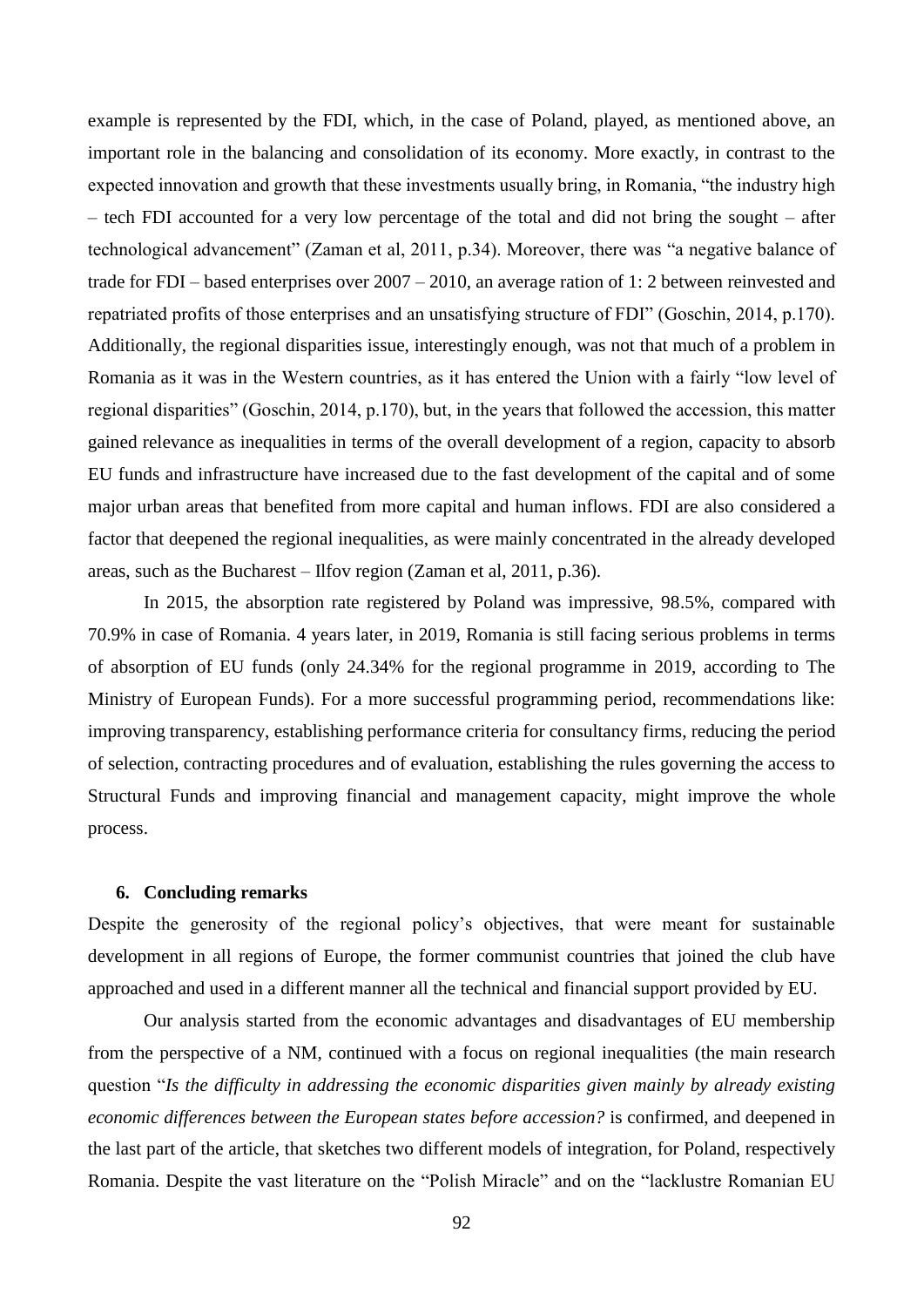membership", we needed to face the limited number of researches on the European regional disparities and patterns, especially those focused on the regional development in NM.

Still, the present article shed some light on these challenging phenomena, specifically on the historical attitudes and partnership with the West, the ups and downs of the use of funds for regional projects, the high performance registered by Poland in the last multi-annual financial programming period and the failure, in many respects, of the Romania's capacity to absorb funds for regional development in all regions, except for Bucharest-Ilfov area, that are potential beneficiaries of the generous financial allocation of Objective 1- Convergence.

Further research and analysis are needed, and more transparency on the administrative processes might contribute to successful implementation of regional projects in the present programming period.

# **References**

Adekoya, R., 2014. How the EU transformed Poland? *The Guardian,* [online] May 1st. Available at: [<https://www.theguardian.com/commentisfree/2014/may/01/eu-poland-10-years](https://www.theguardian.com/commentisfree/2014/may/01/eu-poland-10-years-economic)[economic>](https://www.theguardian.com/commentisfree/2014/may/01/eu-poland-10-years-economic) [Accessed 22 April 2020].

Amendola A., Caroleo F.E., Coppola G.,2006, Regional Disparities in Europe. In: Caroleo F.E., Destefanis S. (eds). 2006 *The European Labour Market. AIEL Series in Labour Economics*. Physica-Verlag HD. https://doi.org/10.1007/3-7908-1680-9\_2, pp.9-31.

Andreas, S., Happich, M., Keppert, K., 2005, Regional Disparities in the European Union: Convergence and Agglomeration, *Working Paper Series*, No. 2005,4, European University Viadrina, The Postgraduate Research Programme: Capital Markets and Finance in the Enlarged Europe, Frankfurt (Oder), pp.1-36.

Aron, O., 2009. Changes on the political scene of post-communist Romania. In: K.P. Marczuk, ed. 2009. *Two decades of changes 1989-2009* (collective work). Warsaw: Difin. pp. 43– 54.

Bitzenis. A., 2006. Cost and benefits of integration in the European Union and in the Economic Monetary Union, *Research Gate*, [online]. May 2<sup>nd</sup>. Available at: <https://www.researchgate.net/publication/26451561\_COST\_AND\_BENEFITS\_OF\_INTEGRATI ON\_IN\_THE\_EUROPEAN\_UNION\_AND\_IN\_THE\_ECONOMIC\_MONETARY\_UNION\_EMU > [Accessed 14 May 2020].

Bokszanski, Z., 2002. Poles and their Attitudes Towards Other Nations: On the Conditions of an Orientation Towards Others. *Polish Sociological Review,* Volume *3,* Number 19, pp.255-274.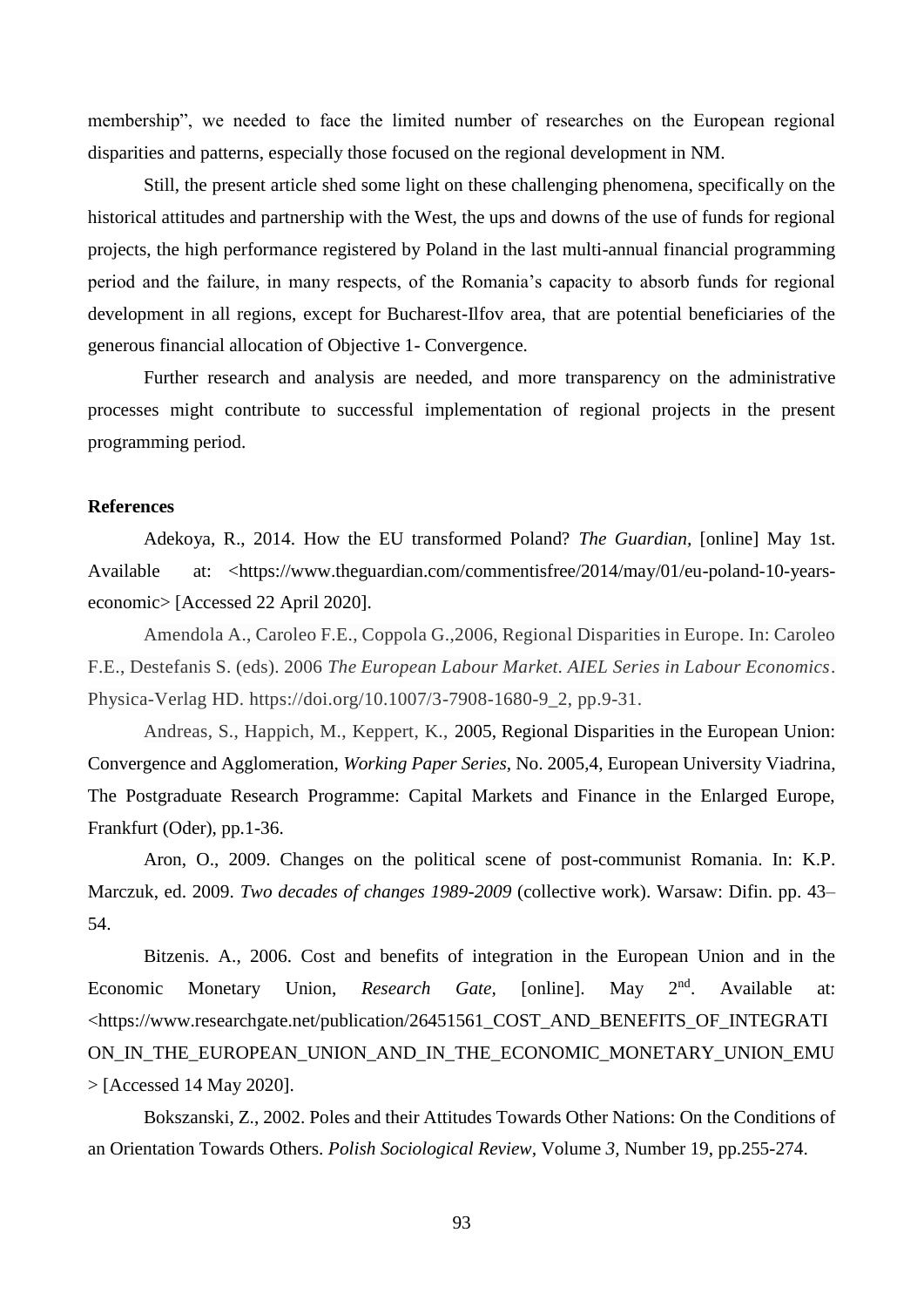Bouvet, F. and Dall'erba, S., 2010. European Regional Structural Funds: How Large is the Influence of Politics on the Allocation Process. *Journal of Common Market Studies*, Volume 48, Number 3, pp.501-528.

Böröcz, J., 2012. Hungary in the European Union 'Catching Up' Forever. *Economic and Political Weekly*, Volume XLVII. pp. 22-25.

Cace, C., Cace, S., Iova, C. and Nicolaescu, V., 2010. Capacity of PHARE and structural funds absorption: pre-accession versus post-accession. *[Revista de Cercetare si Interventie Sociala](https://search.proquest.com/pubidlinkhandler/sng/pubtitle/Revista+de+Cercetare+si+Interventie+Sociala/$N/2031098/PagePdf/1665131645/fulltextPDF/68D384B713924551PQ/1?accountid=8013),* Volume 28, pp. 78-96.

Campos, Nauro F & Coricelli, Fabrizio & Moretti, Luigi, 2014. Economic Growth and Political Integration: Estimating the Benefits from Membership in the European Union Using the Synthetic Counterfactuals Method, *CEPR Discussion Papers 9968*, [online] June 3<sup>rd</sup>. Available at: https://www.researchgate.net/publication/280731458\_Campos\_Nauro\_F\_Coricelli\_Fabrizio\_Morett i\_Luigi\_2014\_Economic\_Growth\_and\_Political\_Integration\_Estimating\_the\_Benefits\_from\_Memb ership\_in\_the\_European\_Union\_Using\_the\_Synthetic\_Counterfactuals\_Method> [Accessed 11 December 2020].

Country Report, 2020. GDP. Romania, [online]. March  $4<sup>th</sup>$ . Available at: <https://countryeconomy.com/gdp/romania?year=1998> [Accessed 23 May 2020].

Doyle, J. and Fidrmuc, J.*,* 2006. Who favours enlargement? Determinants of support for EU membership in the candidate countries. *European Journal of Political Economy*, Volume 22, pp. 520- 543.

Epsteing, R. and Jacoby, W., 2014. Eastern Enlargement Ten Years On: Transcending the East–West Divide. *Journal of Common Market Studies,* Volume 5, pp.1-16.

European Commission (EC), 2007. Cohesion policy 2007–13. Commentaries and official texts,  $[online]$ . May  $1^{st}$ . Available at: <https://ec.europa.eu/regional\_policy/sources/docoffic/official/regulation/pdf/2007/publications/gui de2007\_en.pdf> [Accessed 19 May 2020].

European Commission (EC), 2002. European social statistics. Income, poverty and social exclusion: 2nd report, [online] September 22<sup>nd</sup>. Available at: https://ec.europa.eu/eurostat/ramon/coded\_files/KS-BP-02-008-EN.pdf, [Accessed 14 May.2020].

European Parliament, 2019. Eurobarometer results, 2019, [online]. April 15<sup>th</sup>. Available at: https://www.europarl.europa.eu/news/en/headlines/euaffairs/20180522STO04020/eurobarometersurvey-highest-support-for-the-eu-in-35-years [Accessed 24 May 2020].

European Social Network, 2014. How to access EU Structural and Investment Funds: an ESN Guideline for public social services for 2014 – 2020. *The European Social Network*, [online]. April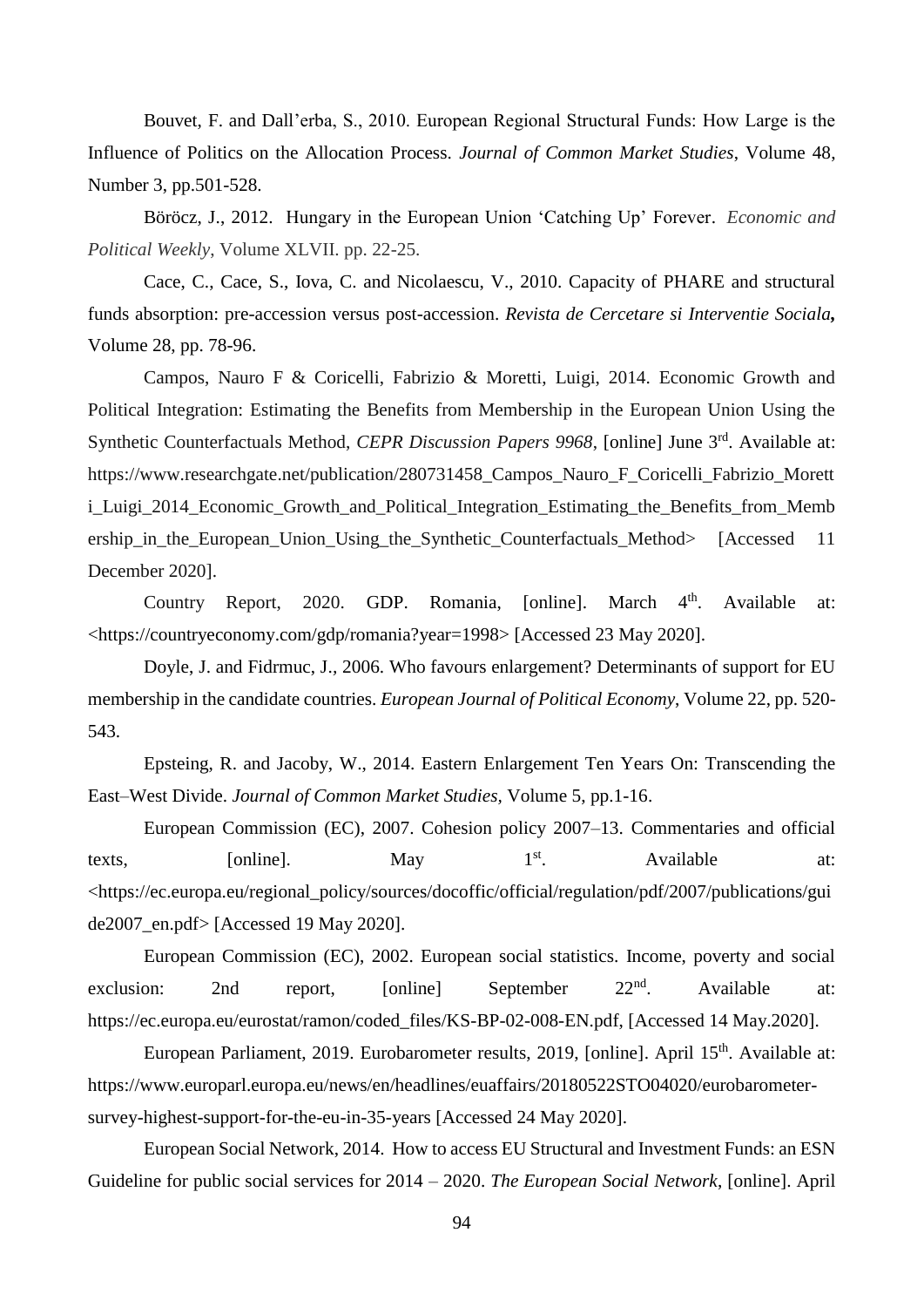10<sup>th</sup>. Available at: https://www.esn-eu.org/news/how-access-eu-structural-and-investment-funds-2014-2020 [Accessed 24 May 2020].

Eurostat, 2020. Intra EU-27 trade, [online], 2<sup>nd</sup> March. Available at: <www.ec.europa.eu/eurostat> [Accessed 14 May 2020].

Goschin, Z., 2014. Regional growth in Romania after its accession to EU: a shift share analysis approach. *Science Direct*, [online] Available at: www.sciencedirect.com [Accessed 10 September 2020].

Goschin, Z. and Constantin, D.L., 2010. The geography of the financial crisis and policy response in Romania. In: G. Gorzelak and Ch. Goh, eds. 2010. *Financial Crisis in Central and Eastern Europe - from Similarity to Diversity*. Opladen : Barbara Budrich Publishers. Chapter 12.

Încaltarau, C. and Maha, S.S., 2010. Romania's EU Accession Impact on the Development of Romanian Economy. *CES Working Papers*, Volume 2, pp.74-84.

Kyriacou, A. and Sagales, O. 2012. The Impact of EU structural funds on regional disparities within member states, [online] March 19<sup>th</sup>. Available at: <https://dialnet.unirioja.es/descarga/articulo/4788292.pdf> [Accessed 10 December 2020].

Kochanowicz, J., 2001. Poland and the West: In or Out? *Institute for Human Sciences,*  [online], October, Available at: *<*https://www.iwm.at/transit-online/poland-and-the-west-in-or-out> [Accessed on 12 April 2020].

Kolodziejczyk, K., 2016. Poland in the European Union : Ten Years of Membership. *UNISCI Journal,* Volume 40, pp.9-26.

Łapaj-Kucharska, J., 2019. Common Interests and the Most Important Areas of Political Cooperation between Poland and Romania in the Context of the European Union. *Romanian Journal of European Affairs*, Volume 19, Number 2, pp.63-86.

Light, D. and Phinnemore, D., 2001. *Post-Communist Romania Coming to Terms with Transition*. London : Palgrave Publishers.

Mosteanu, T. and Ibraim, M., 2007. Structural Instruments – the New Challenge for Romania. Investment Fields and the Beneficiaries for the Operational Programs 2007-2013. *[Theoretical and](https://ideas.repec.org/s/agr/journl.html)  [Applied Economics,](https://ideas.repec.org/s/agr/journl.html)* Volume 5(5(510))), pp. 35-40.

OCHA Services, 2001. E.U.- hopeful Poland gets 467 million euros in pre-accession aid. *Relief Web*, [online], 20<sup>th</sup> December. Available at: <https://reliefweb.int/report/poland/eu-hopefulpoland-gets-467-million-euros-pre-accession-aid > [Accessed 11 May 2020].

Polish Government, 2020. Statistical data based on the Financial Transfers between the EU Budget and Poland, online], 20<sup>th</sup> December. Available at: [<www.mf.gov.pl>](http://www.mf.gov.pl/) [Accessed 21 May 2020].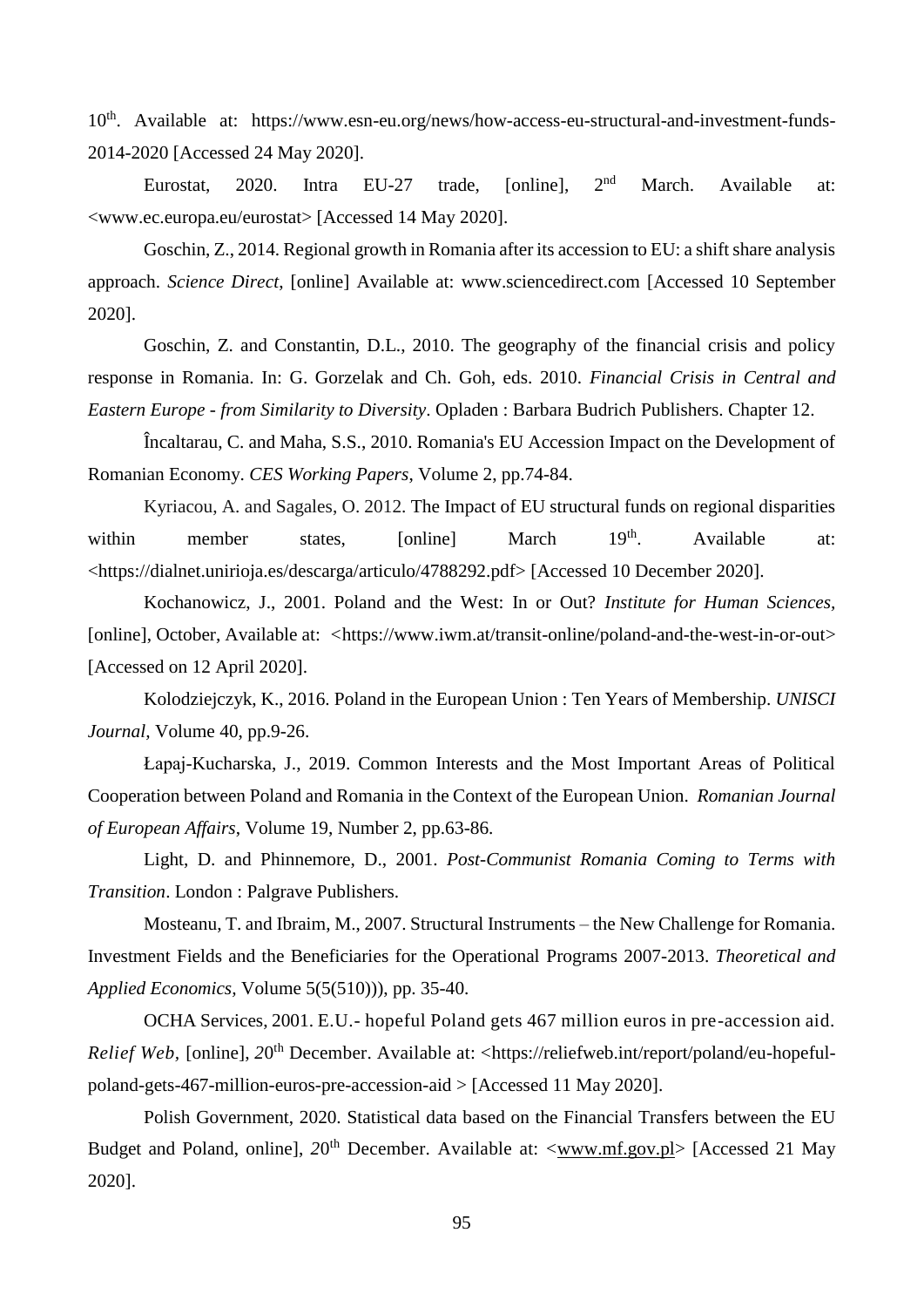Svetlicic, M. and Udovic, B., 2009. Advantages and Disadvantages of Immediate or Postponed Membership into the EU. *Croatian International Relations Review,* Volume 15, pp.7-15

Sandu, D., 2018. Romanian migration fields on the move. In: Conference at the Embassy of the Kingdom of Belgium, Belgium,  $19<sup>th</sup>$  April, [online] April  $10<sup>th</sup>$ . Available at: https://www.researchgate.net/publication/324606088\_ROMANIAN\_MIGRATION\_FIELDS\_ON\_ THE\_MOVE [Accessed 1 December 2020].

Stanescu, I. and Dumitru, M., 2017. Poverty and Social Exclusion in Romania: a Consensual Approach to Material Deprivation, *Research Gate*, [online] September. Available at: <https://www.researchgate.net/publication/320265702\_Poverty\_and\_social\_exclusion\_in\_romania\_ A\_consensual\_approach\_to\_material\_deprivation> [Accessed 19 April 2020].

Stephan, A., Happich, M. and Geppert, K., 2005. Regional Disparities in the European Union: Convergence and Agglomeration. *Working Paper Series*, Number 4, pp.1-29.

Szczerbiak, A., 2001. Polish Public Opinion: Explaining Declining Support for EU Membership. *Journal of Common Market Studies,* Volume 39, Number 1

Szczerbiak, A., 2012. *Poland Within the European Union: New Awkward Partner or New Heart of Europe*. Oxfordshire: Routledge.

Swinnen, J., 2003. The EU Budget, Enlargement and Reform of the Common Agricultural Policy and the Structural Funds. In : *Land Use Policy Group (LUPG) Conference on 'Future Policies for Rural Europe*', Brussels. pp.1-26.

Tomaszewski, W., 2015. Polish Accession to the European Union: Participating Institutions. *Baltic region*, Volume 24 , Number 2, pp.73-80.

Țigănașu, R., Încalțărău, C. and Pascariu, G.C., 2018. Administrative Capacity, Structural Funds Absorption and Development. Evidence from Central and Eastern European Countries. *Romanian Journal of European Affairs,* Volume 18, Number 1, pp.39-59.

Țigănașu, R., Pascariu, G.C. and Baciu, L., 2014. Conditionalities in the recovery process of economic growth and convergence in Central and Eastern European countries. *Transformation in Business & Economics*, Volume 13, Number 3C (33C), pp.1-21.

Török, I., 2019 - Regional Inequalities in Romania before and After the EU Accession, [online]. Available at: https://iopscience.iop.org/article/10.1088/1755-1315/221/1/012151/pdf [Accessed 1 December 2020].

Zaman, Gh., Vasile, V., Matei, M., Croitoru, C. and Enescu, G., 2011. Aspecte ale impactului ISD din România asupra exporturilor si dezvoltarii durabile. *Romanian Journal of Economics*, Volume 33, pp.1-59.